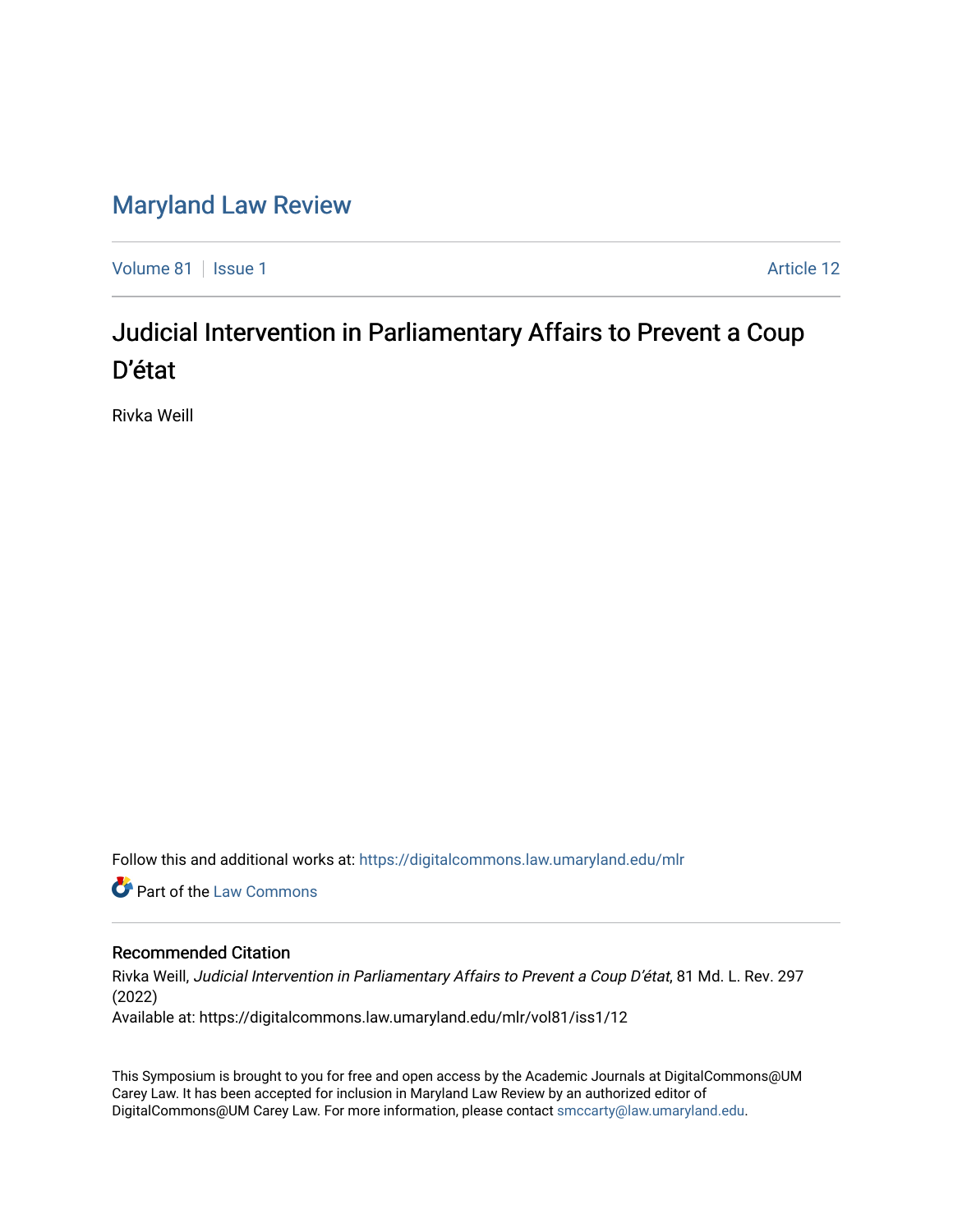## **JUDICIAL INTERVENTION IN PARLIAMENTARY AFFAIRS TO PREVENT A COUP D'ÉTAT**

## RIVKA WEILL<sup>\*</sup>

#### **INTRODUCTION**

The Yuli Edelstein decision of March 2020 was unprecedented for Israel as well as in comparative terms.<sup>1</sup> The Israeli Supreme Court not only scheduled the date of a parliamentary vote for the first time but did so for the vote on replacing the Israeli Parliament's (Knesset) most senior office holder—the Speaker, who controls the Knesset's agenda.<sup>2</sup> In the parliamentary arena, timing determines outcome because transitory coalitions constantly form to decide legislative agendas.<sup>3</sup> Timing is even more critical regarding the election of the Knesset Speaker because once a Speaker is elected, they cannot be removed before the next general election except for cause and with the support of seventy-five percent of Members of the Knesset ("MKs").<sup>4</sup>

The pace and magnitude of the unfolding drama were breathtaking. The Court heard the political parties demanding the vote within the first business day after the submission of their petition.<sup>5</sup> Within the next twenty-four hours, the Court charged the Speaker, Edelstein, with calling a plenum vote to

<sup>© 2021</sup> Rivka Weill.

<sup>\*</sup> Reichman University (formerly IDC). Thanks to the panel's participants on Comparative Political Process Theory: Democracy and Distrust at ICON-S Mundo for their helpful comments. This Essay builds on my work: Rivka Weill, *The Yuli Edelstein Decision and the History of the Balance of Power Between the Knesset and the Government in Israel*, 44 TEL AVIV U.L. REV. 322 (2021) (Hebrew). I discuss some of the ideas in *Israel's Unfolding Democratic Crisis—Recent Constitutional Challenges and Rulings Explored*, YOUTUBE (April 28, 2020), https://www.youtube.com/watch?v=clPb7cDiTiY. I thank the *Maryland Law Review* editorial team, and especially Carly Brody & Alyssa Radovanovich, for their outstanding work. Special thanks are due to my daughter, Elisheva Feintuch, for her helpful comments and Sagiv Wachman and Noa Baron for their excellent research assistance. An earlier version was first posted on SSRN on July 28, 2021.

<sup>1</sup>*.* HCJ 2144/20 Movement for Quality Gov't in Israel v. Knesset Speaker, Nevo Legal Database (Isr.) (Mar. 23, 2020) [hereinafter *Edelstein Decision*].

<sup>2</sup>*. Id.* at ¶ 15 (President Hayut).

<sup>3</sup>*. See infra* notes 86–96 and accompanying text.

<sup>4.</sup> Knesset Law, 5754–1994, § 8(a).

<sup>5.</sup> Issachar Zalmanovich, *Blue and White Petitioned the High Court Against Edelstein: "He Hijacked the Knesset, We Will Not Let This Happen*,*"* JDN (Mar. 19, 2020, 6:41 PM), https://www.jdn.co.il/news/1299401/.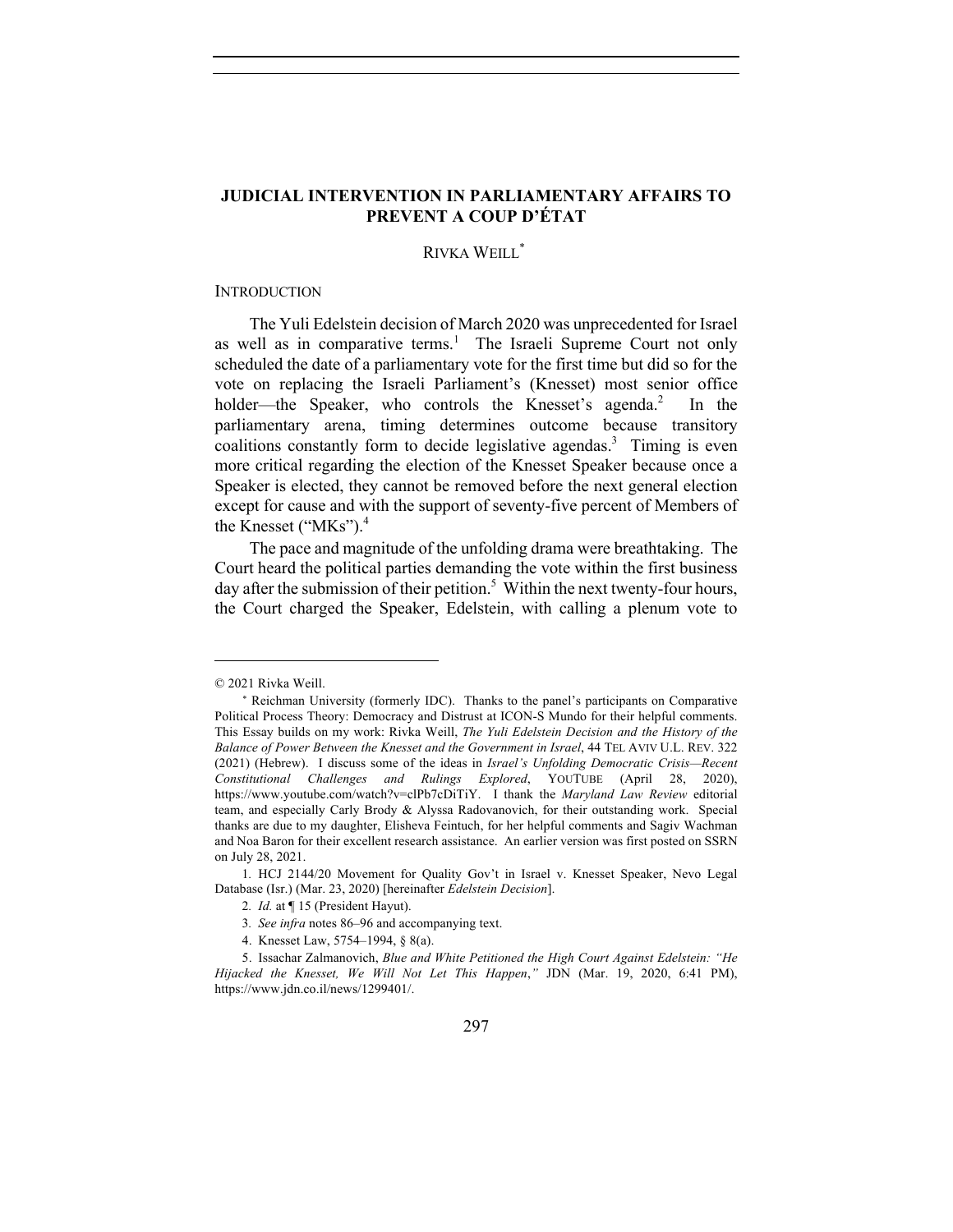choose a new Speaker within forty-eight hours.<sup>6</sup> Towards the expiration of the deadline, Edelstein resigned without compliance.<sup>7</sup> Never before had a Knesset Speaker resigned in protest while refusing to uphold a court order. While the Court's President stated that the rule of law has never been so gravely violated, <sup>8</sup> Edelstein claimed that he "prevented a civil war." Every governmental branch viewed the other as damaging core democratic principles and attempting a coup. The revolutionary nature of this clash between the legislative and judicial branches bears great historical and comparative significance and should be thoroughly scrutinized.

Many Israeli scholars praise the *Edelstein* decision for the Court's willingness to strengthen the legislature's constitutional power in its relationship with the executive within a parliamentary system. They argue that the executive overtook control of the Knesset in recent years to such an extent that judicial intervention is warranted.<sup>10</sup>

In a parliamentary system, voters elect their representatives to the legislature. Parliamentary elections in turn indirectly determine the executive's composition because the ruling coalition is comprised of MKs enjoying parliament's support. The executive's mandate stems from parliament and is dependent on parliament's continued confidence. Parliament's expression of non-confidence in the government leads to its fall.<sup>11</sup> Since only the Knesset is directly elected, and opposition parties are represented only in the Knesset, it is of paramount constitutional importance to protect the legislature's constitutional power from executive encroachment. $^{12}$ 

This Essay argues that, contrary to many scholars' analyses, the need to strengthen the Knesset at the expense of the government in a parliamentary system cannot justify the *Edelstein* ruling.13 If at all, the *Edelstein* ruling can only be justified to guarantee an orderly transfer of power from one

<sup>6</sup>*. Edelstein Decision*, *supra* note 1, at ¶ 1, 15 (President Hayut).

<sup>7</sup>*. See infra* note 105 and accompanying text.

<sup>8.</sup> HCJ 2144/20 Movement for Quality Gov't in Israel v. Knesset Speaker, ¶ 4 Nevo Legal Database (Mar. 25, 2020) [hereinafter *Contempt Decision*].

<sup>9.</sup> Shirit Avitan Cohen, *I Laid Under the Wheels, I Will Not Lead to a Civil War*, MAKOR RISHON (Mar. 26, 2020, 6:12 PM), https://www.makorrishon.co.il/news/215437/.

<sup>10</sup>*. See, e.g.*, Ittai Bar-Siman-Tov, *Covid-19 Meets Politics: The Novel Coronavirus as a Novel Challenge for Legislatures*, 8 THEORY & PRAC. LEGIS. 1, 38 (2020); AMICHAI COHEN, THE HIGH COURT WARS; THE CONSTITUTIONAL REVOLUTION AND THE COUNTER-REVOLUTION (2020),

https://www.idi.org.il/media/14968/supreme-court-wars.pdf. *See also* Panel on Judicial Intervention in Parliamentary Proceedings-the Edelstein Decision's Anniversary, YouTube (April 11, 2021), https://www.youtube.com/watch?v=mn4cG1Vz53w.

<sup>11.</sup> *See* Rivka Weill, *Constitutional Transitions: The Role of Lame Ducks and Caretakers*, 2011 UTAH L. REV. 1087, 1097 (2011).

<sup>12</sup>*. See generally* Rivka Weill, *The Living-Dead*, 38 FORDHAM INT'L L.J. 387 (2015).

<sup>13</sup>*. See infra* Parts III–IV.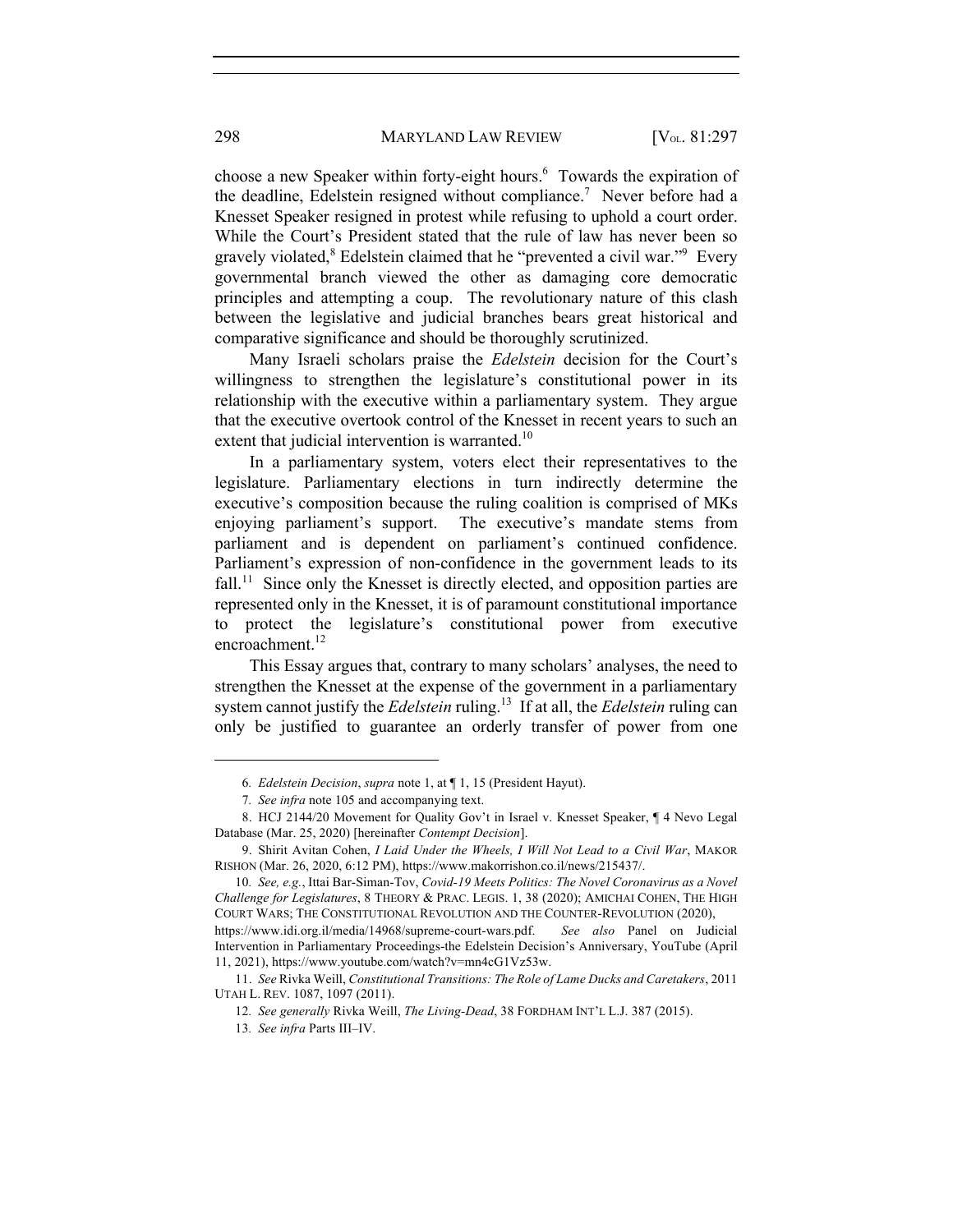administration to the next.<sup>14</sup> Further, this Essay shows that the law, the Knesset's practice, judicial precedents, and the Israeli system's parliamentary nature all supported Edelstein's position in a manner that should have prevented judicial intervention.<sup>15</sup> Moreover, unbeknownst to the Court, the petitioners enjoyed a majority to replace the Speaker but not to form a government that enjoys the Knesset's confidence. They sought to use the Court to enable a political transfer of power that was otherwise impossible.<sup>16</sup>

I suggest that the *Edelstein* affair illustrates the potentially dangerous implications of judicial intervention in parliamentary affairs: politicization of Court rulings on the one hand and judicialization of politics on the other.<sup>17</sup> In fact, this Essay is the first in the comparative field to argue that when courts intervene in intra-parliamentary affairs, they should only use declaratory relief. This could have prevented some of the bitter fallout from the *Edelstein* affair. Courts should not grant injunctions while meddling with intra-parliamentary procedures because disobeying these injunctions will expose members of parliament ("MPs") to contempt of court proceedings. Such proceedings, in turn, deeply undermine MPs' parliamentary privilege.<sup>18</sup>

#### I. THE POLITICAL CIRCUMSTANCES

The coronavirus ("COVID-19") hit Israel at the height of a political crisis. After two undecisive election campaigns in 2019, in which no MK was able to form a government that would win the Knesset's confidence, the third election for the Twenty-Third Knesset took place on March 2, 2020. The third election had designated polling stations arranged to accommodate citizens in quarantine.19 Israel had neither previously held three general elections in twelve months nor had a caretaker government in power for so  $long.<sup>20</sup>$ 

Caretaker governments are roughly the equivalent of lame duck administrations in presidential systems. I define them as starting with the Knesset's dissolution or government's resignation and until the swearing-in of a new government after elections.<sup>21</sup> On December 26, 2018, the Knesset

<sup>14</sup>*. See infra* Part IV.

<sup>15</sup>*. See infra* Parts III–IV.

<sup>16</sup>*. See infra* Parts V–VI.

<sup>17</sup>*. See infra* Part VI.

<sup>18</sup>*. See infra* Part VI.

<sup>19.</sup> OFER KENIG, COVID-19 AND THE 2021 ELECTIONS IN ISRAEL: CHALLENGES AND OPPORTUNITIES 6 (Aug. 18, 2021), https://www.idea.int/sites/default/files/covid-19-and-the-2021 elections-in-israel-en.pdf.

<sup>20.</sup> Rivka Weill, *The Yuli Edelstein Decision and the History of the Balance of Power Between the Knesset and the Government in Israel*, 44 TEL AVIV U. L. REV. 322, 337 (2021) (Isr.).

<sup>21.</sup> *See* Rivka Weill, *Judicial Review of Constitutional Transitions: War and Peace and Other Sundry Matters*, 45 VAND. J. TRANSNAT'L L. 1381, 1395 (2012).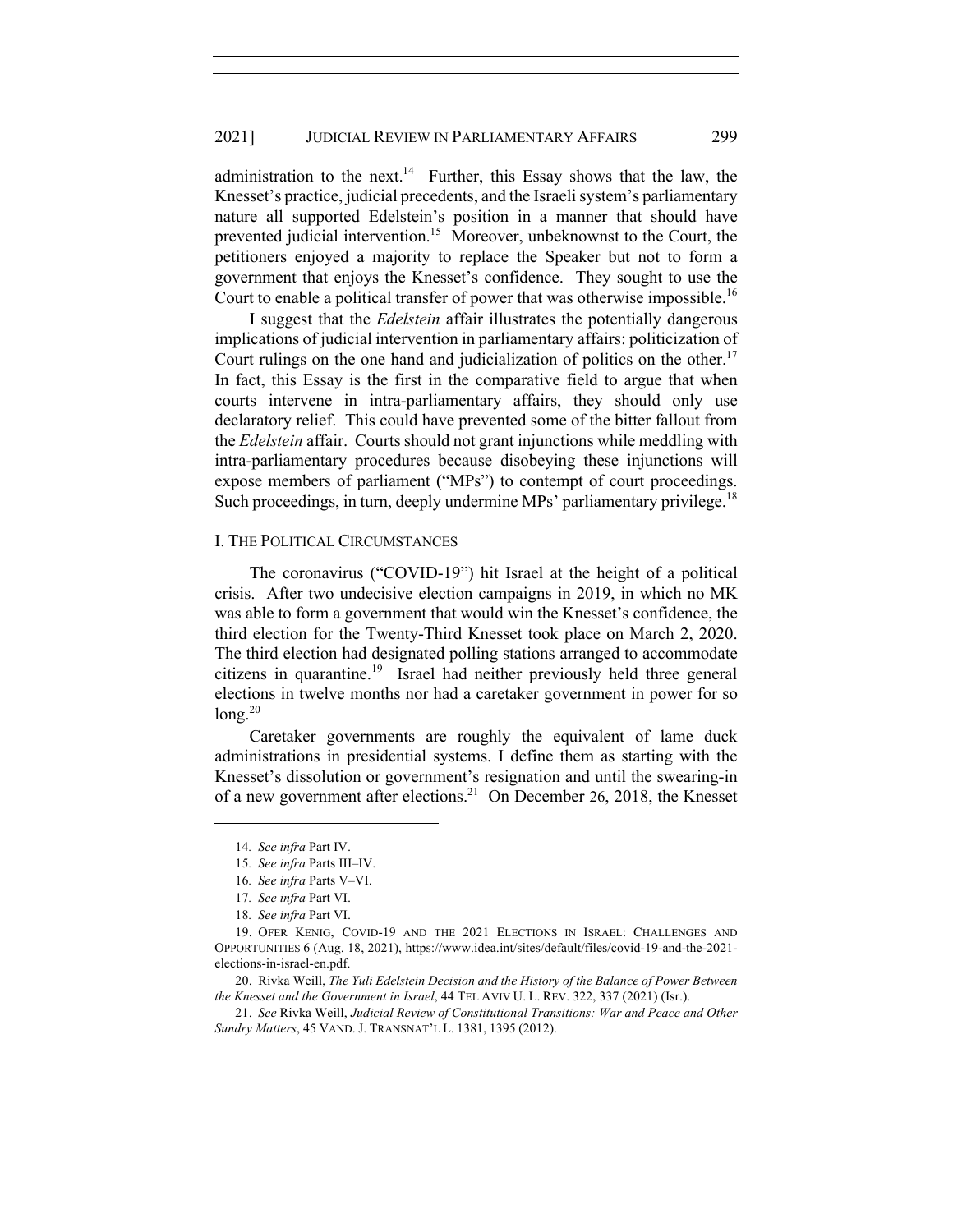#### 300 MARYLAND LAW REVIEW [V<sub>OL.</sub> 81:297

decided to dissolve and by the time of the *Edelstein* decision, the caretaker government served for  $454$  days.<sup>22</sup> Israeli caretaker governments suffer from democratic deficit since they typically lost the Knesset's confidence and serve on a temporary basis to avoid a vacuum in governance. They further exhibit agency problems and may embark on risky adventures to either affect election results or leave a legacy.<sup>23</sup> Since 2003, the average duration of Israeli caretaker governments has been approximately 160 days.<sup>24</sup>

I attribute the frequency and lengthy duration of caretaker governments to Israel's parliamentary system with a proportional representation (PR) election method. Under the PR election system, each political party is represented in the legislature roughly according to its share of electorate support. To form a government, political parties must form a coalition that enjoys the Knesset's support. These combined features lead to weak and unstable governments that depend on many coalition parties.<sup>25</sup> Yet, even against this background, the duration of the caretaker government governing in 2020 was outstanding; it almost tripled the average. Many worried that a brewing political crisis, coupled with the spread of COVID-19, could serve as an excuse for violating democratic principles.<sup>26</sup>

In 2016, the Knesset amended Basic Law: The Knesset to provide that the outgoing Speaker (assuming he would be re-elected as MK) continues to fulfill his role on an interim basis until the election of a new Speaker.<sup>27</sup> Edelstein thus served as the Knesset Speaker on a carry-over basis. The Twenty-Third Knesset was sworn in on March 16, 2020, and President Reuven Rivlin assigned the Blue and White party's leader—Beni Ganz—the task of forming a government, per the recommendation of sixty-one out of one hundred and twenty MKs ("61 Bloc" or "Blue and White party's  $Bloc"$ ).<sup>28</sup>

<sup>22.</sup> Law to dissolve the 20th Knesset, 5778–2018.

<sup>23.</sup> Weill, *supra* note 21, at 1393–97.

<sup>24.</sup> Weill, *supra* note 20, at 330 (supporting data in chart).

<sup>25.</sup> Weill, *supra* note 21, at 1385.

<sup>26.</sup> Pnina Sharvit Baruch & Ori Beeri, *The Coronavirus Crisis in Israel: When an Epidemic Meets a Political Crisis*, INST. FOR NAT'L SEC. STUD. (Apr. 2, 2020), https://www.inss.org.il/publication/coronavirus-and-law-1/; Carmit Padan, *The Coronavirus Crisis and the Opportunity for Social Transformation*, INST. FOR NAT'L SEC. STUD. (Oct. 6, 2020), https://www.inss.org.il/publication/coronavirus-and-social-solidarity/.

<sup>27.</sup> Basic Law: The Knesset, § 20 (Isr.). Before this amendment, the most veteran MK, who held no ministerial role, would serve as acting Speaker until the election of a new Speaker.

<sup>28.</sup> Yehonatan Lis, *Rivlin Met with Ganz and Netanyahu; the President Will Grant Tomorrow the Mandate to the Chair of Blue and White*, HAARETZ (Mar. 15, 2020), https://www.haaretz.co.il/news/elections/1.8675677.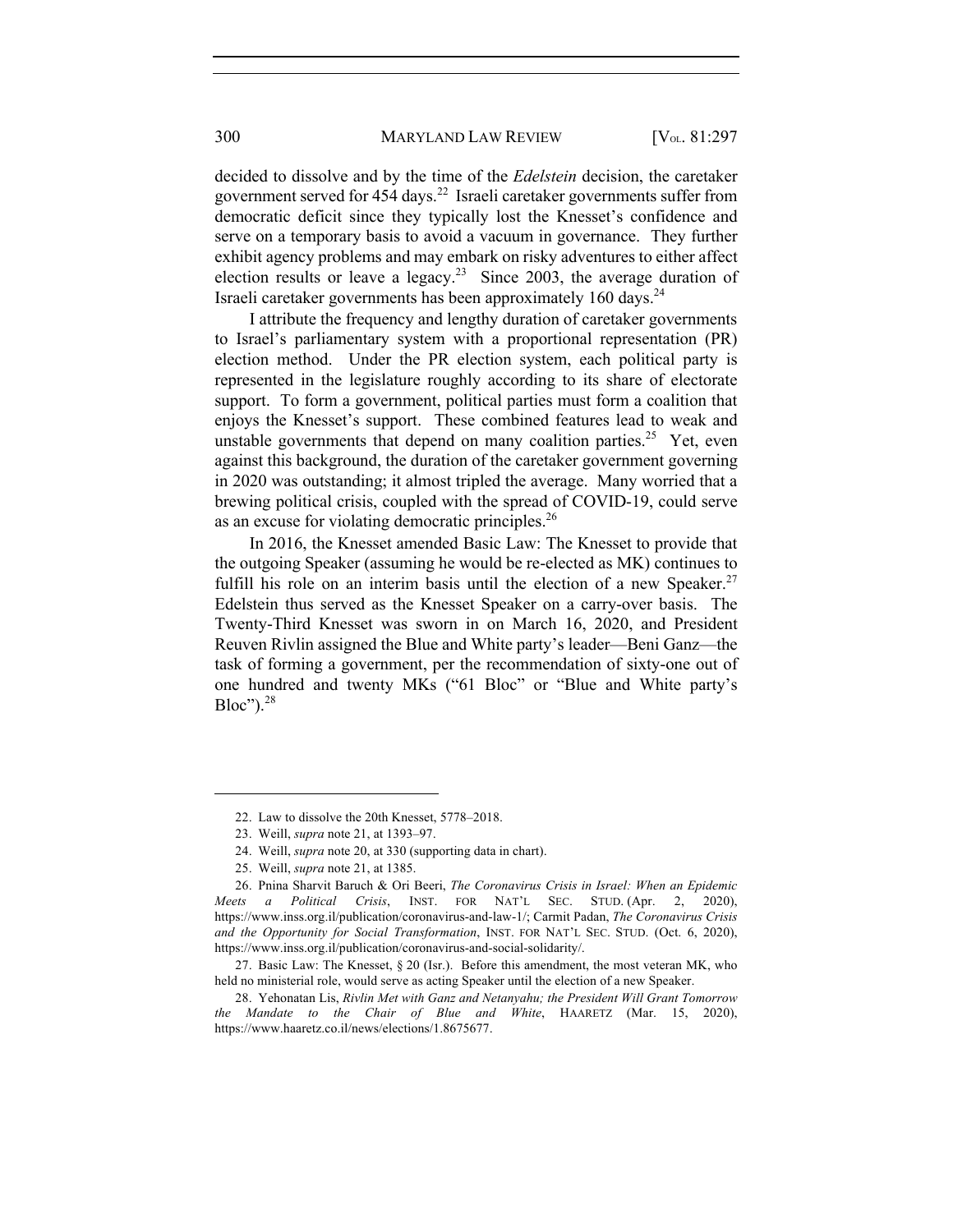Two days later, on March 18, Edelstein declared that he failed to form an Arrangements Committee.<sup>29</sup> This Committee is responsible to form all of the Knesset's standing committees, including a temporary committee that oversees the use of emergency powers during the COVID-19 pandemic.<sup>30</sup> As COVID-19 spread, Edelstein ordered that no more than ten people shall be simultaneously present in one space in the chamber or its committees.<sup>31</sup> In response, the Likud party's Bloc, composed of fifty-eight MKs ("58 Bloc"), demanded that each of the two blocs will be equally represented on the Committee. Blue and White MKs countered that they should control a majority of the regular composition of seventeen members. They claimed that the Likud was cynically taking advantage of COVID-19 to prevent them from exercising their parliamentary rights. $32$ 

On the same day, many legal scholars, including the author, signed a public letter calling on the Speaker to form the Arrangements Committee immediately.<sup>33</sup> The letter's signatories expressed concern regarding the lack of the Knesset's supervision over a caretaker government at a time of deep health and economic crises, while this government exercised emergency powers. This caretaker government even tracked civilians' movement through electronic collection of their phones' location data, without civilians' consent, to restrict the pandemic's spread. For this the government utilized the technological capabilities of the General Security Services (GSS), originally developed to fend off security threats.<sup>34</sup>

Additionally, the 61 Bloc requested Edelstein to include in the Knesset's agenda a proposal to elect a permanent Knesset Speaker for the Twenty-Third Knesset.<sup>35</sup> Edelstein refused, claiming that this hasty move would undermine the possibility of forming a much-needed unity government.<sup>36</sup> On March 19, in response to Edelstein's refusals to (1) form an Arrangements Committee,

<sup>29</sup>*.* Press Release, Knesset News, The Knesset's Plenary Session Closed, Edelstein: There Will Be No Escape from Bringing the Matter to a Vote in the Plenary Session (Mar. 18, 2020), https://m.knesset.gov.il/news/pressreleases/pages/press18.03.20.aspx [hereinafter Press Release, The Knesset's Plenary Session Closed].

<sup>30.</sup> Knesset Law, 5754–1994, § 2a.

<sup>31.</sup> Zvi Zecharia, *The Knesset's Legal Advisor to Edelstein: There is an Urgent Need to Appoint an Arrangements Committee*, CALCALIST (Mar. 18, 2020), https://www.calcalist.co.il/local/articles/0,7340,L-3802050,00.html.

<sup>32.</sup> Bar-Siman-Tov, *supra* note 10, at 30–33, 39.

<sup>33</sup>*. An Open Letter to the Speaker and the Knesset's Legal Advisor*, VERFASSUNGSBLOG (Mar. 19, 2020), https://verfassungsblog.de/an-open-letter-to-the-speaker-and-the-legal-advisor-of-theknesset/.

<sup>34.</sup> HCJ 2109/20 Ben Meir v. Prime Minister, ¶ 1 Nevo Legal Database (April 26, 2020); *see also* Rivka Weill, *Unique Dimensions of Israel's Struggle with Covid 19*, YOUTUBE (Feb. 22, 2020), https://www.youtube.com/watch?v=I2OFfp6\_h\_c.

<sup>35</sup>*. Edelstein Decision*, *supra* note 1, at ¶ 1–2 (President Hayut).

<sup>36</sup>*. Id.*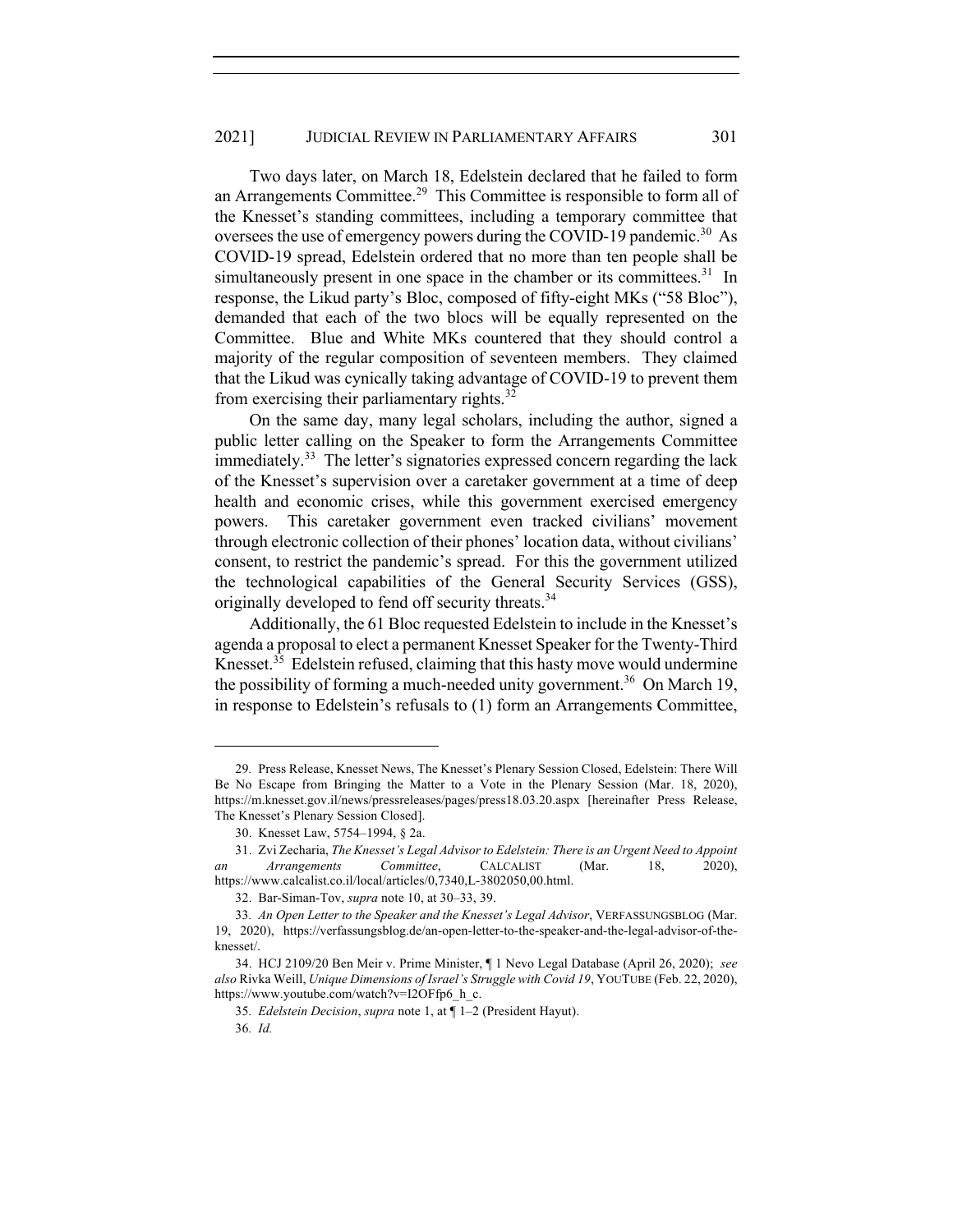and (2) hold a vote on appointing a permanent Knesset Speaker, public petitioners (including political parties) approached the Court.<sup>37</sup> They claimed that Edelstein's refusal constituted a grave violation of the parliamentary fabric of life, justifying judicial intervention.

The Court held that because a majority wanted to replace the Speaker, the Speaker must allow for such a vote to reflect election results. MKs' right to elect a Speaker warrants special protection during the COVID-19 crisis, which involved the exertion of emergency powers that greatly infringed upon constitutional rights.<sup>38</sup> A further justification was Edelstein's carryover position as a stand-in for a caretaker government whose tenure carried through a third election cycle.<sup>39</sup> The Court cited my work for the proposition that a caretaker government suffers from a democratic deficit, and this is especially true after elections, when the people's will has already been expressed. Thus, there is a greater need for parliamentary supervision of the caretaker government's actions.<sup>40</sup>

People unfamiliar with current Israeli politics might have trouble comprehending this constitutional crisis's magnitude. The Court used a neutral tone that failed to capture Israel's state of polarization. The Court failed to mention that the decision was given at a time in which Prime Minister ("PM") Benjamin Netanyahu, who headed the caretaker government, was Israel's first indicted sitting PM. It also did not note that multiple petitioners petitioned the Court several times against an indicted PM's continued tenure.<sup>41</sup> Nor did it note that Speaker Edelstein belonged to Netanyahu's party.

The Court noted that Edelstein feared that the new emerging Knesset majority sought to elect a permanent Speaker to pass "controversial legislation,"<sup>42</sup> but did not elaborate on this legislation's nature and why petitioners were intent on passing it as soon as possible. In fact, this "controversial legislation" sought to amend Israel's Basic Laws to prevent a criminally indicted person from forming and heading a government.<sup>43</sup>

Israel is a constitutional democracy. The Knesset enacts and amends Basic Laws using its regular legislative process. Each Basic Law deals with a particular state institution or constitutional rights and principles. Despite their processes' enactment, the Court treats the Basic Laws as Israel's

<sup>37</sup>*. Id.* ¶ 1 (Amit Justice), ¶ 8 (Deputy President Melcer).

<sup>38</sup>*. Id.* ¶ 9 (President Hayut).

<sup>39</sup>*. Id.* ¶ 9, 11 (President Hayut), ¶ 6 (Amit Justice), ¶ 3–5 (Deputy President Melcer).

<sup>40</sup>*. Id.* ¶ 4–5 (Deputy President Melcer).

<sup>41</sup>*.* Rivka Weill, *Is the Judicial Impeachment of the Israeli Prime Minister Constitutional?*, 21 LAW & GOV. 49, 50–51 (2020) (Isr.).

<sup>42</sup>*. Edelstein Decision*, *supra* note 1, at ¶ 2 (President Hayut).

<sup>43.</sup> *See* Rivka Weill, *The Rule of Law Protects Benjamin Netanyahu*, HAARETZ (Mar. 8, 2020), https://www.haaretz.co.il/opinions/.premium-1.8639819.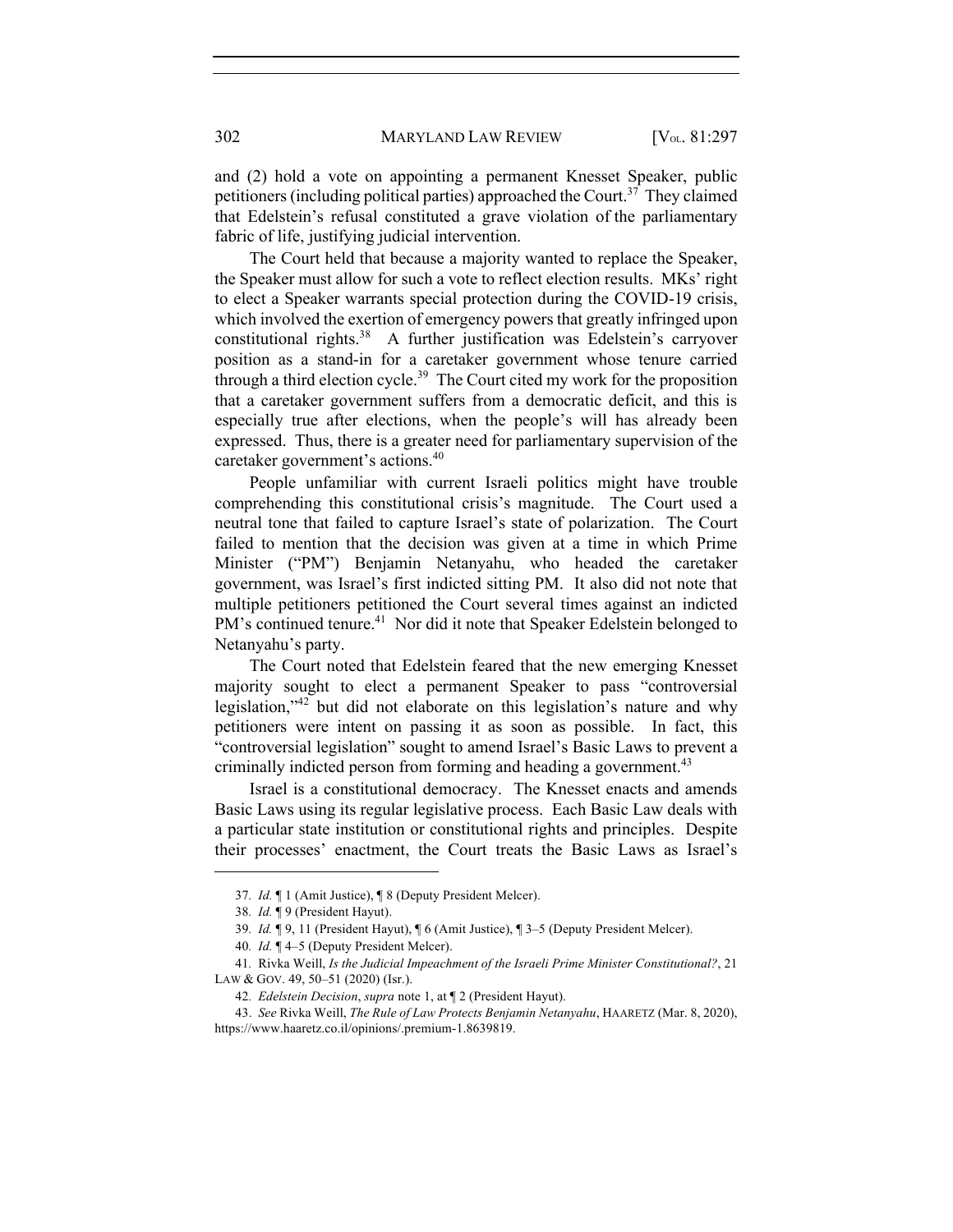supreme formal constitution and exercises judicial review to enforce their superiority over regular legislation.<sup>44</sup> The petitioners' aimed to amend Israel's constitution to prevent an indicted political rival from forming a government.

#### II. THE FORMATION OF THE ARRANGEMENTS COMMITTEE

Under the Knesset Law, the Knesset shall promptly elect an Arrangements Committee,<sup>45</sup> headed by an MK from the faction tasked with forming a government.<sup>46</sup> The Committee's composition shall correspond to the Knesset factions' relative size.<sup>47</sup> The Arrangements Committee shall bring to the Knesset's approval a proposal regarding the standing committees' composition. Until the Knesset Committee's election, the Arrangements Committee enjoys the power to decide on matters concerning the Knesset's rules and deliberations.<sup>48</sup>

In the plenary session, Edelstein explained that the Knesset's practice requires the Arrangements Committee to form with consensus. Yet, barring agreement, he committed to enable a vote. He subsequently postponed any discussion on the matter for a week.<sup>49</sup> On the same day, the Knesset's Legal Advisor, Eyal Yinon, sent Edelstein a legal opinion stating:

[T]he practice of subjecting only one agreed-upon committee composition option to the Knesset plenum, worthy as the makeup may be, cannot override the explicit provision of the law, which requires forming the Arrangements Committee "as soon as possible" . . . this is especially so in these critical times, when Israel is in the midst of an unprecedented health crisis . . . the most important democratic institution in our country, the Knesset, is effectively incapacitated. $50^\circ$ 

In the petition's shadow, Edelstein allowed the Arrangements Committee to form, unfreezing the Knesset's activity.<sup>51</sup> Edelstein could not afford to further wait because of a pending injunction against the government and Knesset. A few days prior, in a different petition, the Court made the

<sup>44.</sup> On Israel's unique constitutional development, see Rivka Weill, *Hybrid Constitutionalism: The Israeli Case for Judicial Review and Why We Should Care*, 30 BERKELEY J. INT'L L. 349 (2012).

<sup>45.</sup> The Knesset Law, 5754–1994, § 2a(a).

<sup>46</sup>*. Id.*

<sup>47</sup>*. Id.* §2 a(b).

<sup>48</sup>*. Id.* §2 a(c) & (d).

<sup>49</sup>*.* Press Release, The Knesset's Plenary Session Closed, *supra* note 29.

<sup>50.</sup> Binyanim Berger, *The Knesset's Legal Advisor: There is a Duty to Establish the Arrangements Committee by the Beginning of Next Week*, JDN (Mar. 18, 2020), https://www.jdn.co.il/news/1298918/.

<sup>51</sup>*. Edelstein Decision*, *supra* note 1, at ¶ 1 (President Hayut).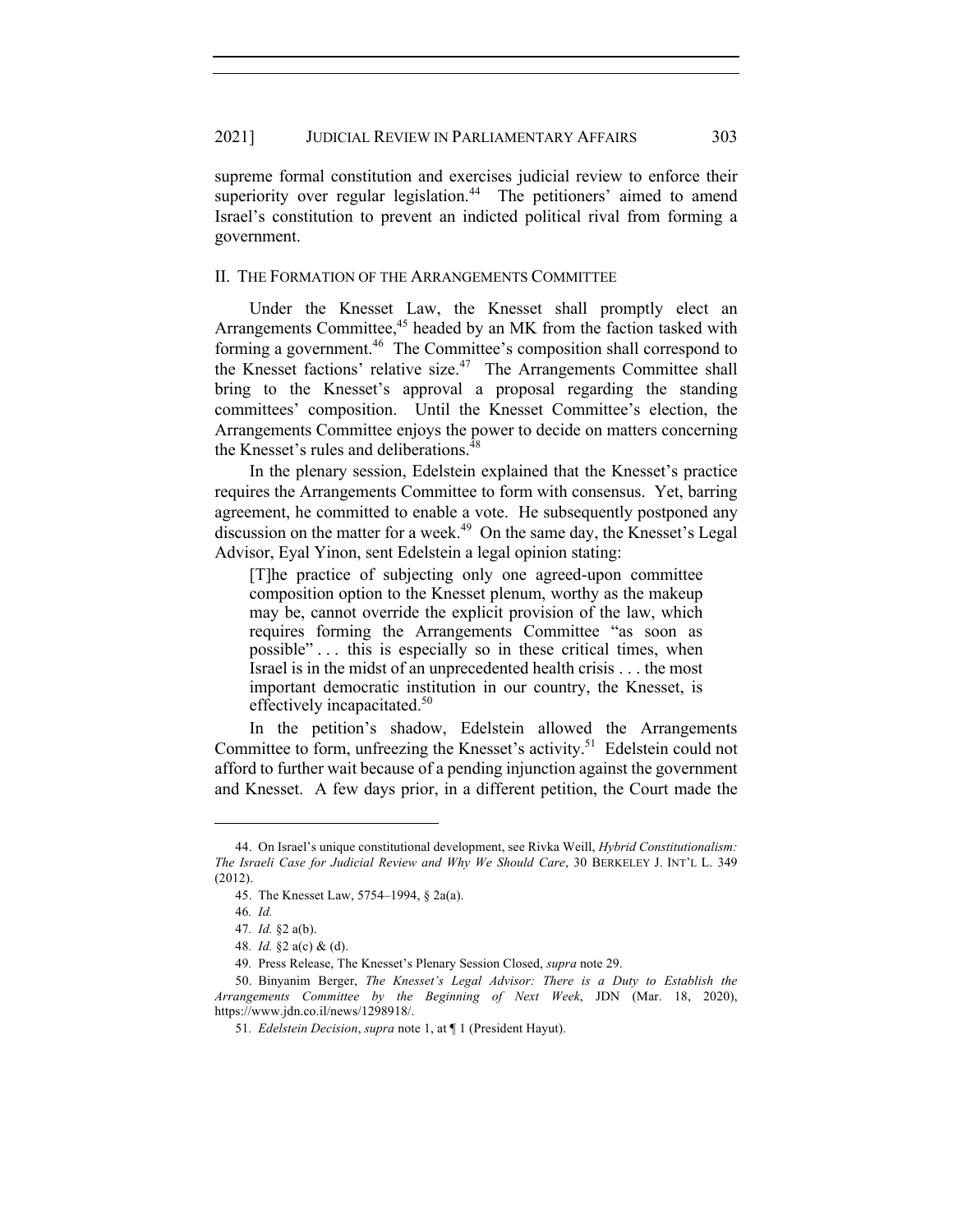Knesset's supervision a precondition for the GSS's continued deployment to track COVID-19 patients through their phones.<sup>52</sup>

On March 23, the plenum approved the Arrangements Committee's composition by a majority of 61 MKs. The members of the 58 Bloc boycotted the discussion and the vote, while Edelstein abstained.<sup>53</sup> He explained via media that the Knesset never ceased to function and that a petition was not needed to instigate parliamentary activity.<sup>54</sup>

The causal link between the petitions and the Arrangements Committee's formation is debatable. It is impossible to prove that Edelstein had relented *solely because of* the petition and would not have done so otherwise. Yet, ignoring the sequence of events is difficult. The fact that petitioners may challenge parliamentary procedures is extremely important, though this power is uncommon in comparative law.<sup>55</sup> The threat of petitions and their political price may have spurred the Knesset Speaker to act as expected, even without actual judicial intervention.

Did Edelstein abuse his power? My historical analysis of the Knesset's protocols reveals that, as of the Second Knesset (in the First Knesset there was only a standing committee) and until the Twenty-Third Knesset, every Arrangements Committee was appointed with all parties' agreement, in the first or second sitting of the Knesset.<sup>56</sup> Thus, the Twenty-Third Knesset's partisan appointment of an Arrangements Committee was unprecedented. Edelstein knew this, reasoning, "I do not have a choice but to create a precedent."<sup>57</sup>

If not for the extraordinary circumstances—a caretaker government that has remained in power for over a year and employed extensive emergency powers—it would have been appropriate to delay the Arrangements Committee's formation by a few days to ensure broad multi-party consent. Moreover, the Arrangements Committee brings the standing committees' composition to the Knesset's approval, and dissolves upon their formation.<sup>58</sup> Yet their composition may be later changed. Thus, the partisan

<sup>52.</sup> HCJ 2109/20 Ben Meir v. Prime Minister, ¶ 4 Nevo Legal Database (Mar. 19, 2020) (an interlocutory injunction decision).

<sup>53.</sup> 23rd Knesset's Protocol, Sitting No. 4, at 37 (Mar. 23, 2020), https://main.knesset.gov.il/Activity/plenum/Pages/Sessions.aspx; Press Release, Knesset News, The Plenary Session Approved the Establishment of the Arrangements Committee (Mar. 23, 2020, 7:45 PM), https://m.knesset.gov.il/news/pressreleases/pages/press23.03.20.aspx.

<sup>54</sup>*. Wrong and Deceitful Hearsay: Yuli Edelstein Responds to Criticism*, KIPPA NEWS (Mar 19, 2020).

<sup>55</sup>*. See generally* Stephen Gardbaum, *Comparative Political Process Theory*,

<sup>18</sup> INT'L J. CONST. L. 1429 (2020); Suzie Navot, *Judicial Review of the Legislative Process*, 39 ISR. L. REV. 182 (2006).

<sup>56.</sup> *See* Weill, *supra* note 20, at 340–41.

<sup>57</sup>*. Wrong and Deceitful Hearsay*, *supra* note 54.

<sup>58</sup>*. See supra* notes 45–48 and accompanying text.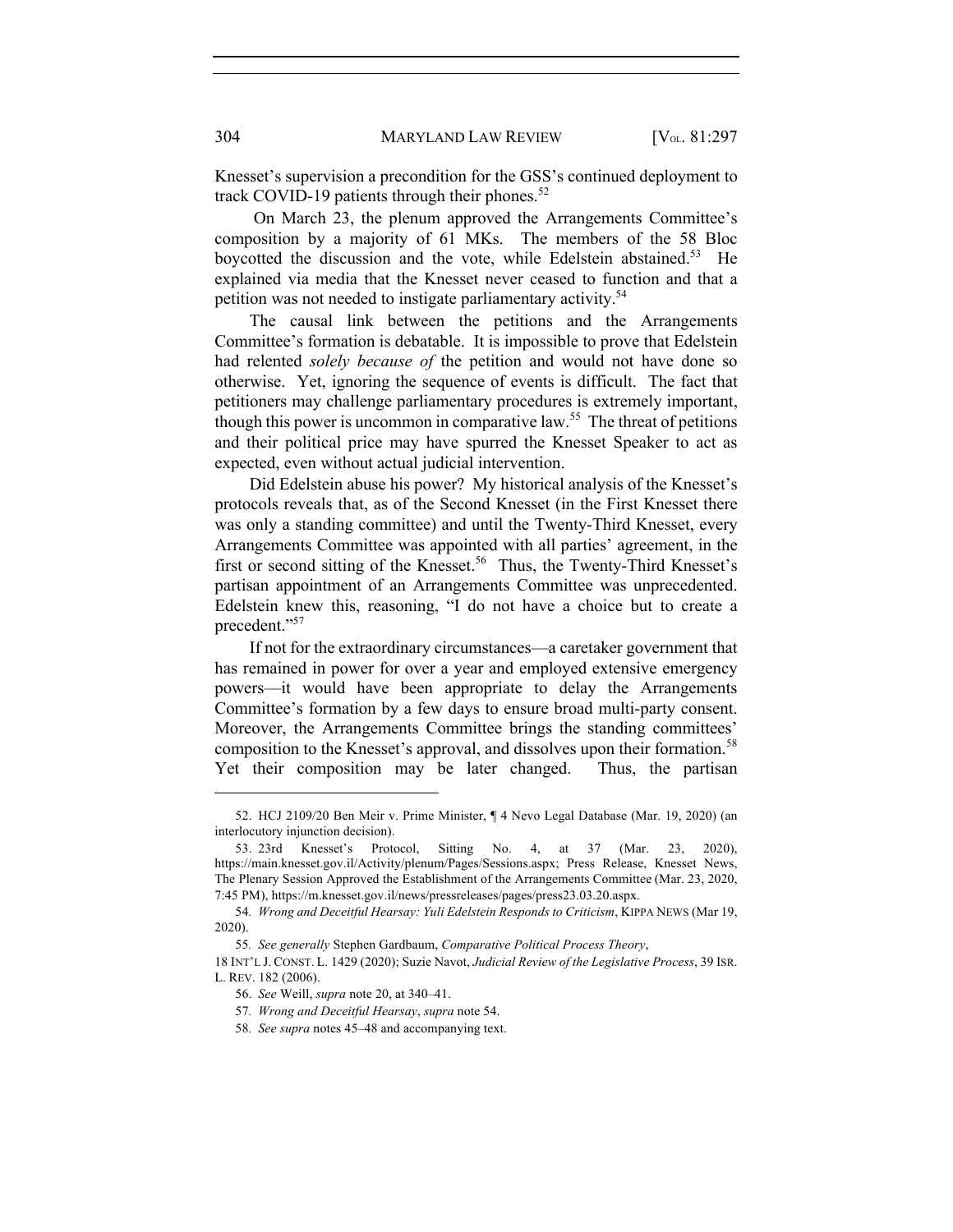appointment's effects were reversible. This, in turn, justified the public demand for the Speaker's swift action.

#### III. THE REVOLUTIONARY JUDICIAL INTERVENTION

The petitioners' strategic grouping of the Arrangements Committee's formation and the permanent Speaker's election was beneficial. The Court concluded that the Knesset needed a permanent Speaker to function. Justice Amit determined that "a Government that has not yet formed cannot control the Knesset and order it to 'cool its engines' until it is formed, if at all."59 While forming an Arrangements Committee is critical to jumpstart the Knesset's regular activity, the Knesset can temporarily function even with an interim Speaker.

The petitioners claimed that Edelstein's refusal to hold an immediate vote to elect a Speaker violated separation of powers because it frustrated majority will. They argued that Edelstein was motivated by personal interest to maintain his position. Thus, his exercise of discretion was unlawful.<sup>60</sup>

Edelstein responded that he may legally postpone the vote until a new government is formed.<sup>61</sup> He relied on the Knesset's past behavior. He explained that parliamentary systems avoid appointing a *hostile*, noncoalition Knesset Speaker.<sup>62</sup> The Knesset's Legal Advisor conceded the latter point and advised the Court to wait.<sup>63</sup>

Edelstein seemed to have strong arguments backing his stance, including the Knesset's Rules of Procedure, the constitutional practice, and judicial precedents. The Knesset's Rules of Procedure state: "The Speaker shall be elected no later than the date on which the Knesset convened for the purpose of establishing the Government."<sup>64</sup> They explicitly authorized the Speaker to schedule the vote within the time frame between the Knesset's swearing-in and the government's inauguration.

My examination of all appointments of a Speaker from the First Knesset until the *Edelstein* decision reveals that constitutional practice supported Edelstein's position. Until 1977, the year in which the first political transition of power occurred,<sup>65</sup> the Knesset Speaker's election and the Knesset's

<sup>59</sup>*. Edelstein Decision*, *supra* note 1, at ¶ 4 (Amit, J.).

<sup>60</sup>*. Id.* ¶ 4 (President Hayut).

<sup>61</sup>*. Id.* ¶ 5 (President Hayut).

<sup>62.</sup> The Knesset Speaker's Submission to the Court on March 23, 2020 (on file with the author).

<sup>63</sup>*. Edelstein Decision*, *supra* note 1, at ¶ 6 (President Hayut).

<sup>64.</sup> KNESSET R.P. 2(b).

<sup>65.</sup> Rivka Weill, *Reconciling Parliamentary Sovereignty and Judicial Review: On the Theoretical and Historical Origins of the Israeli Legislative Override Power*, 39 HASTINGS CONST. L. Q. 457, 463 (2012); ERAN ELDAR, THE ROAD TO '77: THE COLLAPSE OF THE HEGEMONY OF THE LABOR PARTY, 1965–1977, at 14, 18 (2018).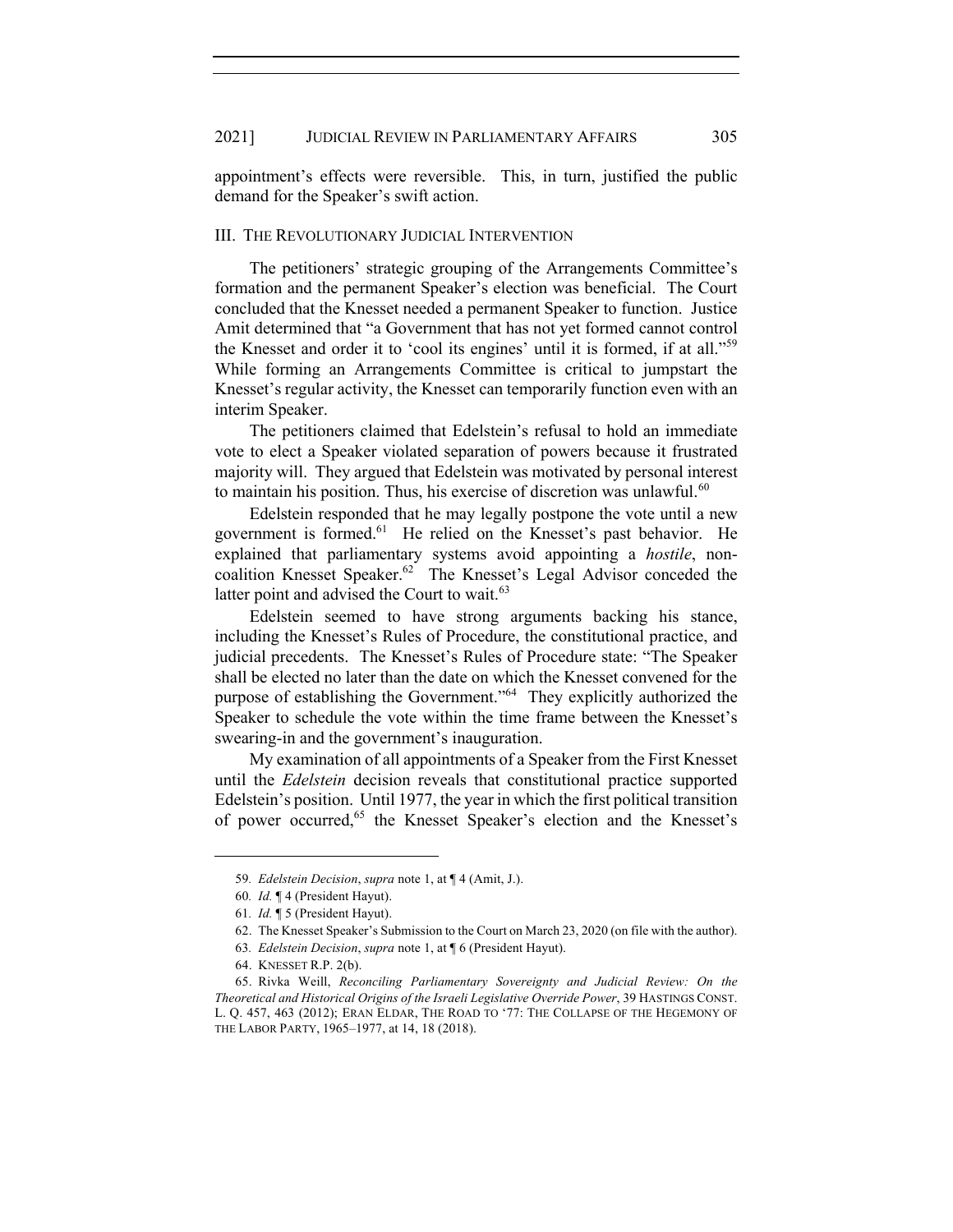swearing-in always aligned.<sup>66</sup> In six out of eight Knesset terms, there was only one candidate, and he won broad multi-party support.<sup>67</sup> In the Seventh Knesset, two MKs contended for the role for the first time. One garnered wide support and the other only two votes. $68$  In the Eighth Knesset, the Speaker won by a 3:2 margin. $69$ 

Between 1977 and 1996—when political power alternated between the two major political parties or when unity governments formed—at least two MKs contended for the role, but the gap in their support levels remained substantial.70 Until the *Edelstein* decision, the closest vote on the Speaker occurred during the Tenth Knesset. The elected Speaker technically won by only five votes, but another party (Tehiya) abstained while voicing its support for the winner. Thus, the real gap between the contenders was eight votes. In this Knesset, MKs requested to hold this vote via a secret ballot but were denied.<sup>71</sup> Following this close election, in the next Knesset, the Speaker's election was moved closer to the government's establishment.<sup>72</sup>

Since 1996 and until the *Edelstein* ruling, there was only one *de facto* candidate each time and the vote occurred circa the government's establishment. Most years, there was only one candidate to begin with, except in 1996 and 1999 when Arab MKs nominated themselves on principle, $^{73}$  stating that it is important to demonstrate that Arab MKs can also serve as Knesset Speakers.<sup>74</sup> The primary opposition party did not nominate candidates during the entire era.<sup>75</sup> In 2015, interim Speaker Amir Peretz scheduled the vote in which Yuli Edelstein ascended to Speakership to coincide with the Knesset's swearing-in. Peretz said, "in many of the Knesset terms the permanent Speaker is elected only after a month, until the government's establishment . . . [in this case] it is absolutely obvious that [Edelstein] will indeed serve as Speaker at one point or another.<sup>"76</sup> The fact that, after such an acknowledgement of the Knesset's practice, Peretz's Labor

<sup>66.</sup> Weill, *supra* note 20, at 343.

<sup>67</sup>*. Id.*

<sup>68.</sup> 7th Knesset's Protocol, Sitting No. 1, at 8 (November 17, 1969), https://fs.knesset.gov.il/7/Plenum/7\_ptm\_253115.pdf.

<sup>69.</sup> 8th Knesset's Protocol, Sitting No. 1, at 7 (January 21, 1974), https://fs.knesset.gov.il/8/Plenum/8\_ptm\_253614.pdf.

<sup>70.</sup> Weill, *supra* note 20, at 343–44 (with supporting charts).

<sup>71.</sup> 10th Knesset's Protocol, Sitting No. 1, at 5-6 (July 20th, 1981), https://fs.knesset.gov.il/10/Plenum/10\_ptm\_529601.PDF.

<sup>72.</sup> Weill, *supra* note 20, at 343–44.

<sup>73.</sup> *Id.* at 344–46 (with a supporting chart summarizing the data).

<sup>74</sup>*. See, e.g.*, 14th Knesset's Protocol, Sitting No. 3, at 26 (June 24th, 1996) (Speech of Abdulwahab Darawshe MK), https://main.knesset.gov.il/Activity/plenum/Pages/Sessions.aspx.

<sup>75</sup>*.* Weill, *supra* note 20, at 344–46 (with a supporting chart summarizing the data).

<sup>76.</sup> 20th Knesset's Protocol, Sitting No. 1, at 14 (March 31, 2015), https://main.knesset.gov.il/Activity/plenum/Pages/Sessions.aspx.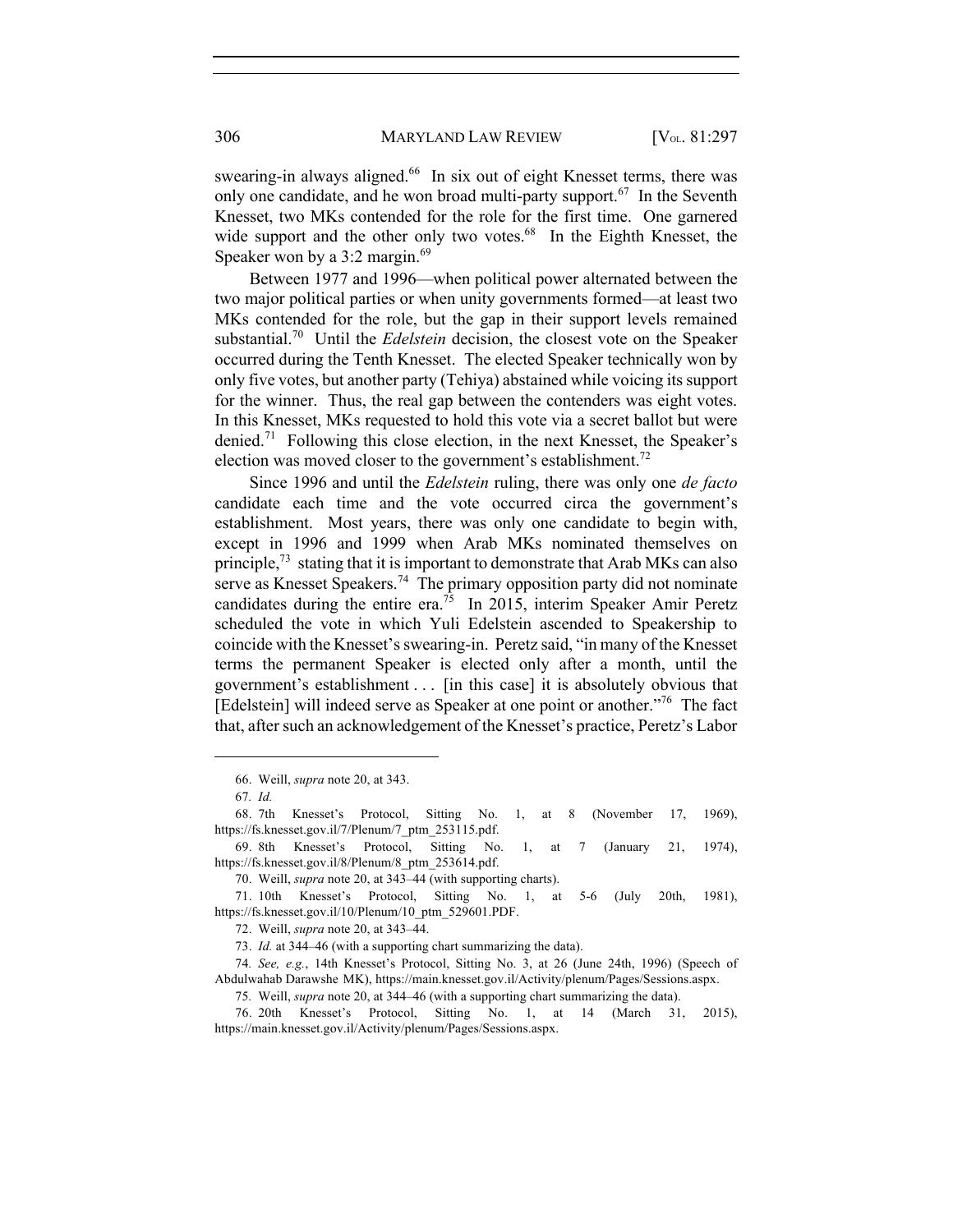party joined the petitioners in the *Edelstein* case, denouncing Edelstein's improper conduct, is astonishing.

Edelstein's behavior was, therefore, in accordance with the Knesset's practice, which has a binding status according to Basic Law: The Knesset.<sup>77</sup> The Knesset's practice also affects the Rules of Procedure's interpretation.<sup>78</sup> The practice's rationale is that if this had been a vote for a temporary Speaker, then a temporary Knesset majority would suffice. However, since speakers are elected for the entire Knesset's term, and are practically impossible to remove, this ensures that they enjoyed the support of a stable Knesset majority representing a government coalition.

Regarding judicial precedents, the Court's intervention in intraparliamentary procedures is very rare. The Court has never intervened with the Knesset's schedule until *Edelstein*, even when facing a violation of the Knesset's Rules of Procedure and even when the government's fate was at stake.<sup>79</sup> This amounted to recognition that scheduling votes is the prerogative of the Knesset. Edelstein's case did not even concern a violation of the Knesset's Rules of Procedure or a deviation from constitutional practice, thus making the Court's intervention extraordinary.

#### IV. THE EDELSTEIN RULING'S CANONIZATION

Why then did the Court intervene in the *Edelstein* case? The Court seemed to justify the decision by the need to strengthen the Knesset, stating that it is not "the Government's cheerlead[er]."80 The Court opined that the majority's will to elect a permanent Speaker should not be thwarted,  $81$ reasoning that it was "unclear" whether the vote might lead to the election of a *hostile* Speaker.<sup>82</sup> The Deputy President, Justice Hanan Melcer, even suggested that a *hostile* Knesset Speaker might be desirable and strengthen "the *independence* of the Knesset and the *required checks and balances*."<sup>83</sup>

This legal reasoning is problematic in a parliamentary system, which does not have separate elections for the government and legislature, because the government is a subset of the legislature. The parliamentary system seeks to prevent deadlocks between the legislature and executive, which sometimes ensue in presidential systems when different parties control parliament and

<sup>77.</sup> Basic Law: The Knesset, § 19.

<sup>78.</sup> KNESSET R.P. 141–43.

<sup>79.</sup> *See* Weill, *supra* note 20, at 347–48.

<sup>80</sup>*. Edelstein Decision*, *supra* note 1, at ¶ 11 (Hayut, President) (citing HCJ 4374/15 Movement for Quality Gov't in Israel v. Prime Minister, Nevo Legal Database (Mar. 27, 2016)).

<sup>81</sup>*. Id.* ¶11 (President Hayut); *Id.* ¶ 3 (Amit, J.); *Id.* (Vogelman, J.); *Id.* ¶ 5 (Deputy President Melcer).

<sup>82</sup>*. Id.* ¶ 13 (President Hayut).

<sup>83</sup>*. Id.* ¶ 12 (Melcer, Deputy President, concurring).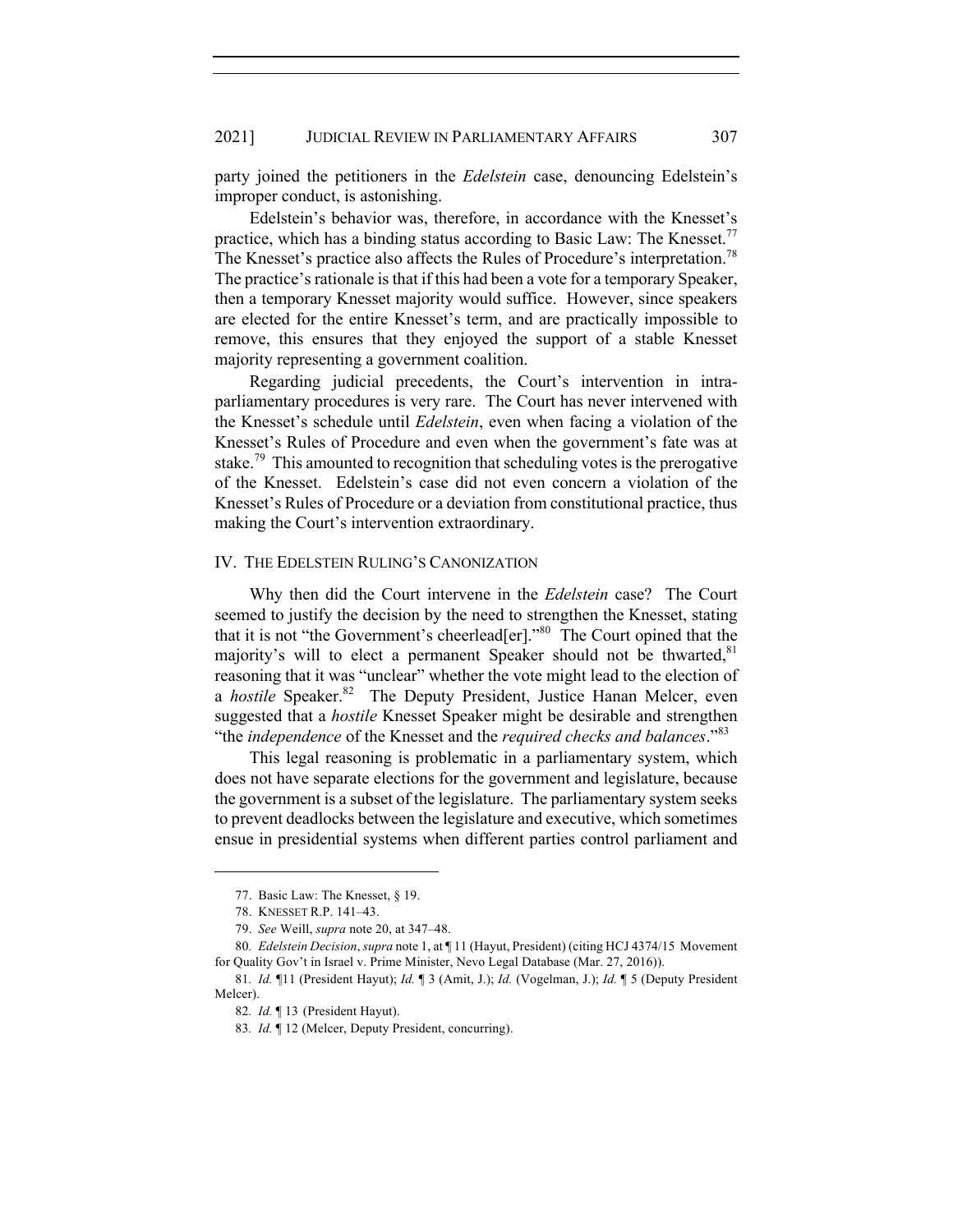308 MARYLAND LAW REVIEW [V<sub>OL.</sub> 81:297

the government. Therefore, only a parliamentary system authorizes the legislature to dissolve a government which loses majority support through a non-confidence motion, $84$  including failure to pass budgetary legislation. In a pure presidential system, the president is not ousted even if the budget does not pass and a government shutdown occurs.<sup>85</sup>

In a parliamentary system, a government must control the legislature vis-à-vis the Speaker to prevent a hostile Speaker from utilizing agendasetting powers to create gridlock. This reality conforms with the democratic effort of parliamentary regimes around the world, which allows governments to control parliamentary time allocation through the Speaker.<sup>86</sup>

Thus, even the parliamentary system's logic supported waiting for a government to form before electing a Knesset Speaker while it was unclear which bloc would succeed in forming a government. The Knesset's Speaker enjoys broad authority to manage the Knesset's internal affairs, and thus determines whether the government's agenda will succeed. $87$  The government's need to appoint the Speaker is even greater since Israel's constitutional system requires the Knesset's approval, and even express legislation, as a precondition for government activity in contentious areas with long-term effects, especially on constitutional rights.<sup>88</sup>

The Court noted that it expects the Knesset Speaker to act in an appropriate manner for such a public figure, and that the Speaker is forbidden from weighing in on political considerations when determining the Knesset assembly's daily agenda.<sup>89</sup> However, such ideals do not reconcile with the prevalent, and even preferred, political reality. The legislature is the abode of politics and its Rules of Procedure were designed in consideration of the government's edge over the opposition in setting the agenda.<sup>90</sup> Accounting for political considerations is a primary component of the Speaker's role.

The Court's experience with the multiple petitions against intraparliamentary procedures since the 1980s only reinforces this. Even in the *Sarid*<sup>91</sup> decision—which first established the judicial authority to intervene

<sup>84.</sup> Weill, *supra* note 21, at 1395–96; Weill, *supra* note 11, at 1097–04.

<sup>85.</sup> *See* Rivka Weill, *Healing the Budget's Ills or Budgeting the Healing of the Ill—Is the Constitutional Dilemma*, 6 L. & BUS. 157, 186–87 (2007) (Isr.).

<sup>86.</sup> Weill, *supra* note 12, at 434; Herbert Döring, *Time as a Scarce Resource: Government Control of the Agenda*, *in* PARLIAMENTS AND MAJORITY RULE IN WESTERN EUROPE 223, 227 (Herbert Döring ed., 1995).

<sup>87.</sup> KNESSET R. P. 6(a), 25(b).

<sup>88.</sup> *See* Rivka Weill, *Juxtaposing Constitution-Making and Constitutional Infringement Mechanisms in Israel and Canada: On the Interplay between Common Law Override and Sunset Override*, 49 ISR. L. REV. 103, 118–19 (2016).

<sup>89</sup>*. Edelstein Decision*, *supra* note 1, at ¶ 9, 11 (President Hayut).

<sup>90</sup>*. See* Weill, *supra* note 12, at 429.

<sup>91.</sup> HCJ 652/81 Sarid v. Chairman of the Knesset, 36 P.D. 197 (1982).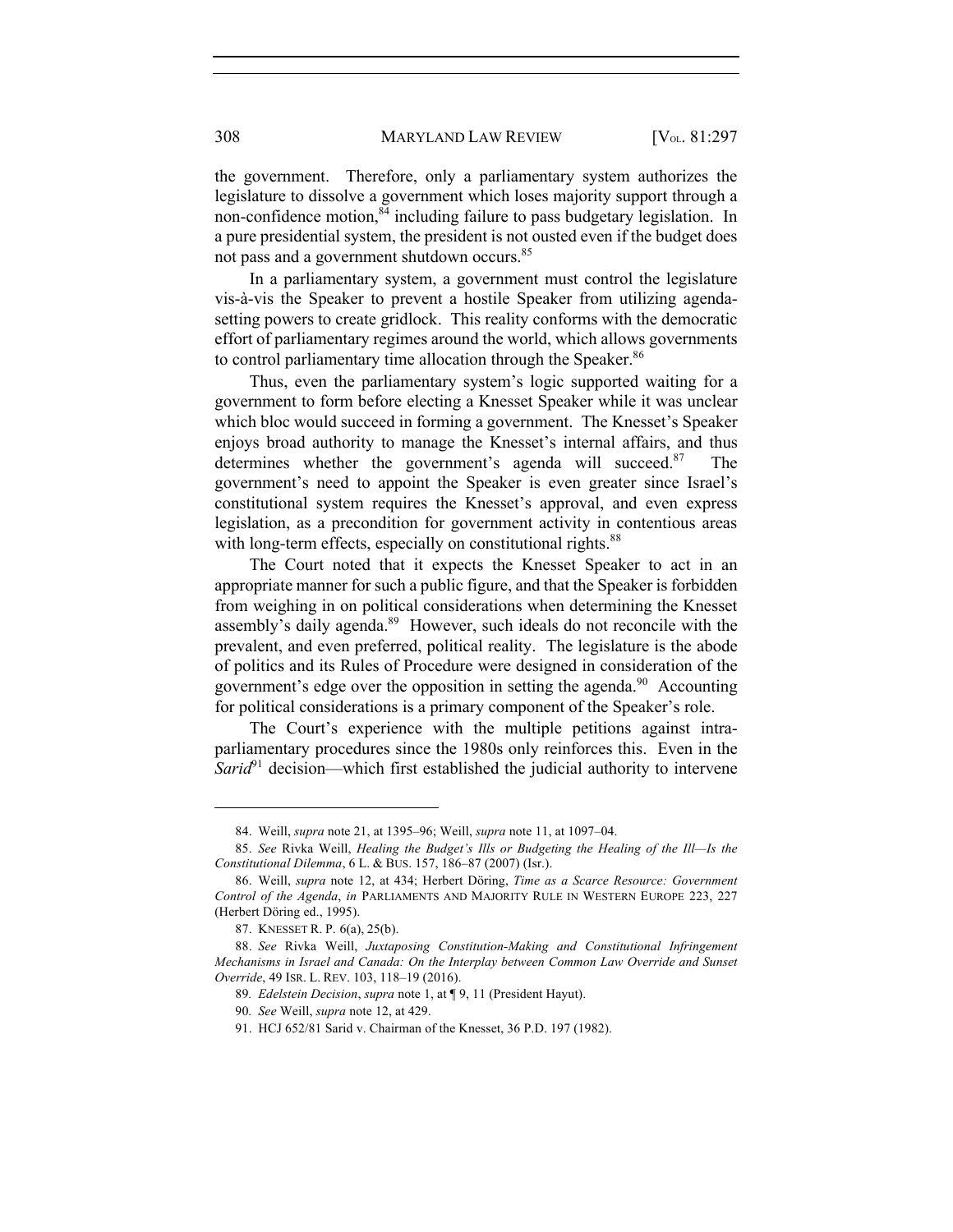in intra-parliamentary procedures if the Court identifies a grave breach of the parliamentary system's most fundamental values—the Court did not intervene. This allowed the Speaker to postpone a no-confidence vote from 11:00 AM to 5:00 PM to enable coalition MKs to return from abroad and vote. This delay saved the government, but the petitioners criticized it as a deviation from the Knesset's protocol.<sup>92</sup>

The Court also declined to intervene in the *Ratz Faction* decision.<sup>93</sup> In this case, the Deputy Speaker scheduled a no-confidence motion that would lead to the government's fall later than mandated in the Knesset's Rules of Procedure. He sought to buy time for PM Yitzhak Shamir to fire his Deputy PM, Shimon Peres—who orchestrated the no-confidence motion—before the government's fall.<sup>94</sup> Peres's infamous "dirty trick" was the only time in Israel's history that a government fell because of a no-confidence vote. Other governments voluntarily dissolved to pre-empt public disgrace.<sup>95</sup>

In the *Hanan Porat*<sup>96</sup> decision, the Court dodged a petition to intervene in the Speaker's judgement to block MK Porat's proposal to mandate a nation-wide referendum before proceeding to the second stage of the Oslo Accords. The Knesset's plenary session decided on an earlier day to hold debate on Porat's proposal, but the Speaker prevented it. This is but a sample of examples proving the Court's awareness that the Knesset Speaker's discretion always entails political considerations.

The only way to justify and canonize the *Edelstein* ruling is to pay attention to what the Court said between the lines. The Court feared that Edelstein, as Netanyahu's agent, sought to prevent a proper transfer of political power. The Court's President, Esther Hayut, said Edelstein was "undermin[ing] . . . the democratic process . . . [and] the status of the Knesset as an independent [authority] and the *process of governmental transition*."97 Deputy President (ret.) Hanan Melcer wrote that Edelstein's actions

<sup>92</sup>*. Id.* at 197–99.

<sup>93.</sup> HCJ 1179/90 Ratz Faction v. Deputy Knesset Speaker, 44 P.D. 31 (1990).

<sup>94</sup>*. Id.* at 34. *See generally* Asher Arian, *Political Parties and the Emergence of Israel's Second Republic, in* POLITICAL PARTIES AND THE COLLAPSE OF THE OLD ORDERS 165, 170–72 (John Kenneth White & Philip John Davies eds. 1998).

<sup>95.</sup> Rivka Weill, *Twilight Time: On the Authority of Caretaker Governments*, 13 L. & GOV'T. 167, 213 (2010) (Isr.). It should be noted that the unity government, which was headed by Netanyahu and Ganz, decided not to pass the budget act in 2020. Under Israeli law, and in accordance with Israel's parliamentary system, the failure to pass a budget act automatically prompts elections. *See supra* note 84 and accompanying text. *See also* Steve Hendrix, Israel Staves Off New Elections by Approving First Budget in Three Years, WASH. POST (Nov. 4, 2021, 9:46 AM), https://www.washingtonpost.com/world/middle\_east/israel-budget-electionsbennett/2021/11/04/0c63d6b4-3d48-11ec-bd6f-da376f47304e\_story.html.

<sup>96.</sup> HCJ 4064/95 Porat v. Knesset Speaker, 49 P.D. 177, 177–79 (1995).

<sup>97</sup>*. Edelstein Decision*, *supra* note 1, at ¶ 15 (President Hayut) (emphasis added) (quote translated from the original in Hebrew).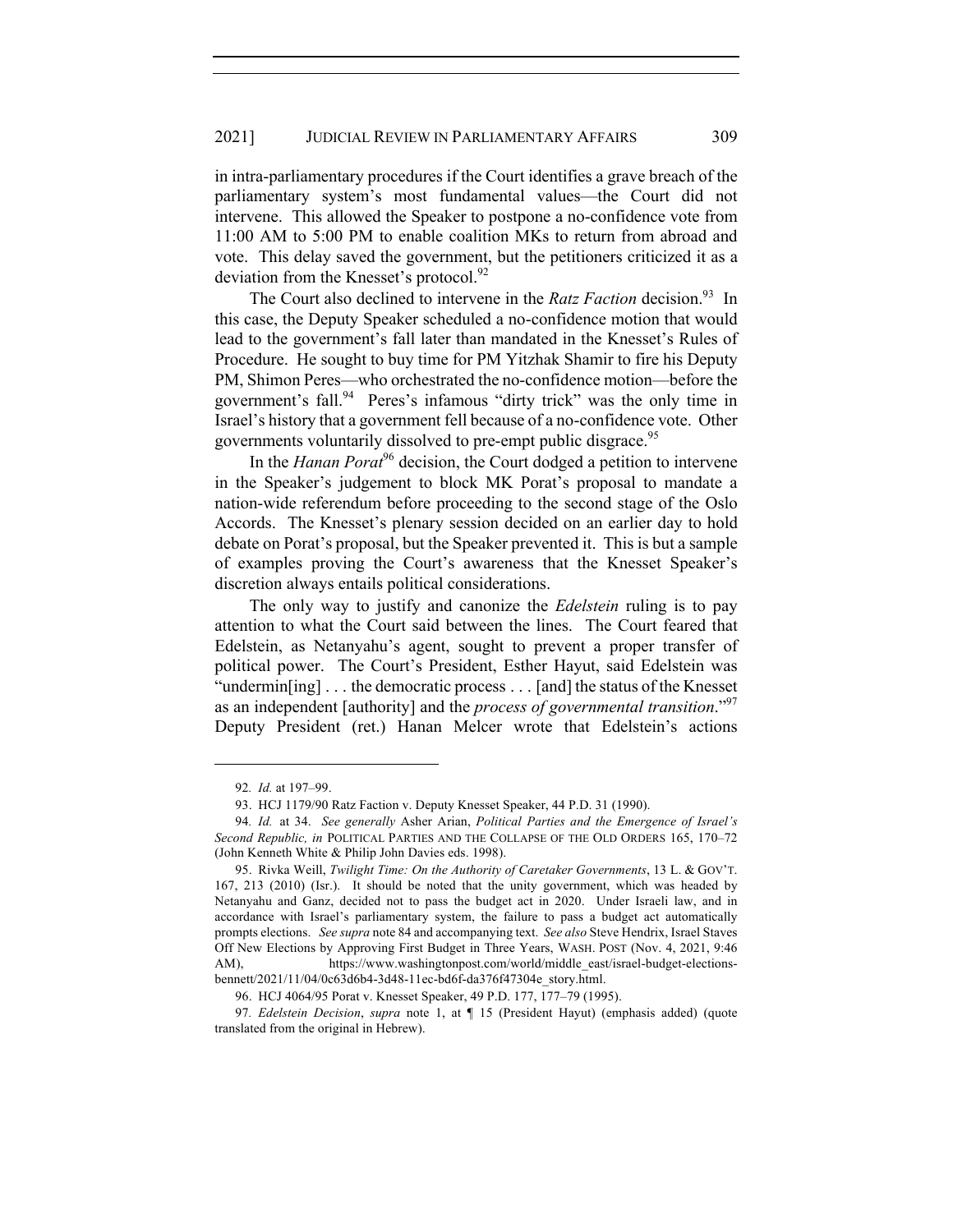"violate[] the tradition of a proper transfer of governance."<sup>98</sup> This rationale aligns with John Hart Ely's political process theory that justifies judicial review to remedy failures of democracy in order to, *inter alia*, enable smooth transfer of power following elections.<sup>99</sup>

The Court's fear aligned with the charged atmosphere in the public arena. As this drama unfolded, the "Black Flags" protest movement endeavored to oust Netanyahu for his alleged corruption, arguing that his continued rule amounts to raising a black flag over Israel's democracy.<sup>100</sup> Demonstrators further claimed that Edelstein forcibly refused, in a nondemocratic fashion, to vacate his office in defiance of election results.<sup>101</sup> In an op-ed, the philosopher Yuval Noah Harari characterized Edelstein's refusal as a coup.<sup>102</sup> The Court acted swiftly to prevent a scenario like the assault on the U.S. Capitol on January 6, 2021. Perhaps this is why Professor Daniel Friedman, a former Minister of Justice and a great opponent of judicial intervention in parliamentary affairs, stated: "We should welcome this [Edelstein] decision, which is sharp, practical, to the point, and no less important—was decided as quickly as needed."<sup>103</sup>

#### V. SUBSEQUENT CONSTITUTIONAL DIALOGUE

Defying the Court's order, Edelstein did not include the Knesset Speaker's election in the agenda.<sup>104</sup> On March 25, 2020, at 11:00 AM, Edelstein declared on the Knesset's floor that the Court's decision constitutes an unprecedented undermining of Israel's democratic foundations. In his words:

The Supreme Court ruling is not based on the letter of the law, but on a one-sided and extreme interpretation. . . . The Court ruling constitutes a crude and arrogant intervention of the judiciary in the matters of the elected legislature. The Court decision causes unprecedented harm to the People's and the Knesset's sovereignty. The Court decision undermines the foundations of Israeli

103. Daniel Friedman, *This Time, the High Court of Justice's Intervention is Justified and Warranted*, YNET (Mar. 24, 2020), https://www.ynet.co.il/articles/0,7340,L-5700619,00.html.

<sup>98</sup>*. Id.* ¶ 9 (Deputy President Melcer).

<sup>99.</sup> *See generally* JOHN HART ELY, DEMOCRACY AND DISTRUST: A THEORY OF JUDICIAL REVIEW (1980).

<sup>100.</sup> Idan Zonshine, *Black Flags Movement Disbands After over a Year: "Mission Accomplished'*, JERUSALEM POST (June 25, 2021, 11:29 AM), https://www.jpost.com/israelnews/black-flags-movement-disbands-after-over-a-year-mission-accomplished-672012.

<sup>101.</sup> Jushua (Josh) Brainer, *A Convoy of Hundreds of Cars Demonstrates in Jerusalem over the Weakening of the Knesset in the Shadow of the Corona*, HAARETZ (Mar. 23, 2020), https://www.haaretz.co.il/news/politi/1.8701561.

<sup>102.</sup> Yuval Noah Harari, *Yes, This is What a Coup Attempt Looks Like*, YNET (Mar. 22, 2020, 10:35 AM), https://www.ynet.co.il/articles/0,7340,L-5699445,00.html.

<sup>104</sup>*. Contempt Decision*, *supra* note 8, at ¶ 2.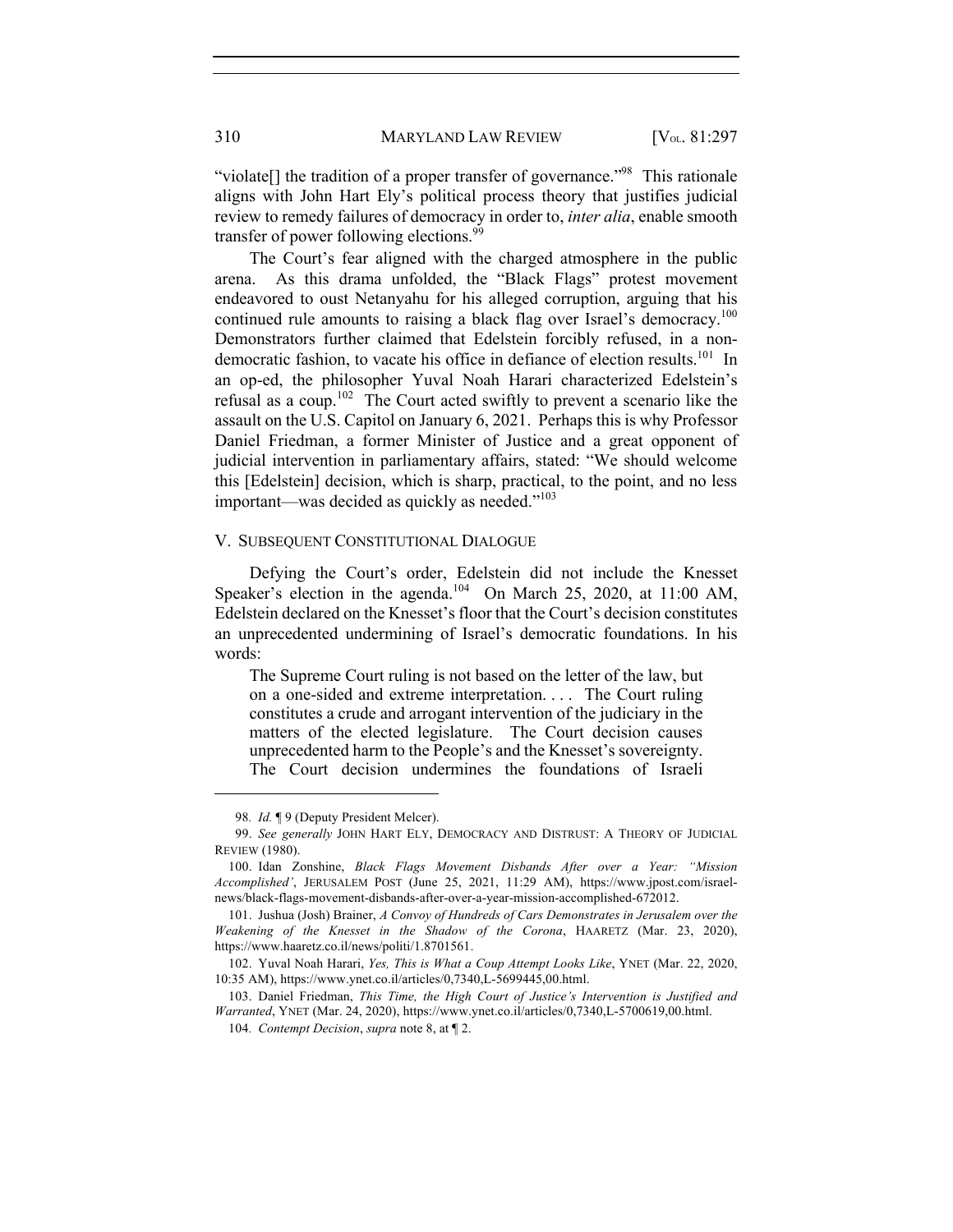#### 2021] JUDICIAL REVIEW IN PARLIAMENTARY AFFAIRS 311

democracy. . . . And, therefore, as a democrat, as a Zionist Jew, as someone who has fought against dark regimes [in the Soviet Union], and as the Speaker of this house, I will not allow Israel to descend into anarchy. I will not lend a hand to civil war. I will act in the spirit of Menachem Begin, who, in June 1948, in the days of the Altalena Affair, prevented civil war.<sup>105</sup>

Edelstein announced his resignation as Speaker because he could not conscientiously comply with the decision. Since the Knesset Speaker's resignation comes into effect only after forty-eight hours, Edelstein violated the Court's decision.<sup>106</sup>

If not for the pressing timetable, a resignation would have been the most appropriate step for public officials who feel that their conscience does not enable them to uphold a Court order. By resigning, they enable their successor to fulfill the Court's order, as the order concerns the function of a titular office, not the personal identity of the civil servant currently occupying it.

A storm followed. One hundred and sixteen retired judges signed on to an unprecedented petition against this fatal attack on the rule of law.<sup>107</sup> Professor Suzie Navot said that "we are the closest we have ever been to anarchy," and that this struggle centers on the Court's need to protect the Knesset from the government.<sup>108</sup> Hundreds gathered outside the Knesset to protest against this attack on democracy.<sup>109</sup>

Edelstein, however, did not retract, and maintained his claim that the Court is the one harming democracy. He, in contrast, fulfilled his public duty and paid for following his conscience. Edelstein asserted that he prevented a modern iteration of the Altalena Affair, which occurred in June 1948 and involved a military confrontation between the IDF and the Jewish National Military Organization over the control of weapons and ammunition shipped by the latter to Israel.<sup>110</sup> MK Yariv Levine—then Minister of Tourism who eventually ascended to Speakership—criticized the Court, saying:

<sup>105.</sup> 23rd Knesset's Protocol, Sitting No. 6, at 3–4 (Mar. 25, 2020), https://main.knesset.gov.il/Activity/plenum/Pages/Sessions.aspx.

<sup>106.</sup> KNESSET R.P. 5(a)(2).

<sup>107.</sup> Tova Zimoki, *116 Retired Judges Against Edelstein: An Undermining of the HCJ*–*The Destruction of Democracy*, YNET (Mar. 25, 2020), https://www.ynet.co.il/articles/0,7340,L-5701545,00.html

<sup>108.</sup> Suzie Navot, *We Are the Nearest to Anarchy That We Have Ever Been*, 103FM (Mar. 26, 2020), https://103fm.maariv.co.il/programs/media.aspx?ZrqvnVq=HLMMKJ&c41t4nzVQ=FJI.

<sup>109</sup>*. Hundreds Protest Against Edelstein, Government Outside the Knesset*, TIMES ISRAEL (Mar. 25, 2020, 12:36 PM), https://www.timesofisrael.com/liveblog\_entry/hundreds-protest-againstedelstein-government-outside-the-knesset/.

<sup>110.</sup> Yehuda Lapidot, *The Irgun: The Altalena Affair*, JEWISH VIRTUAL LIBR. (June 20, 1948), https://www.jewishvirtuallibrary.org/the-altalena-affair.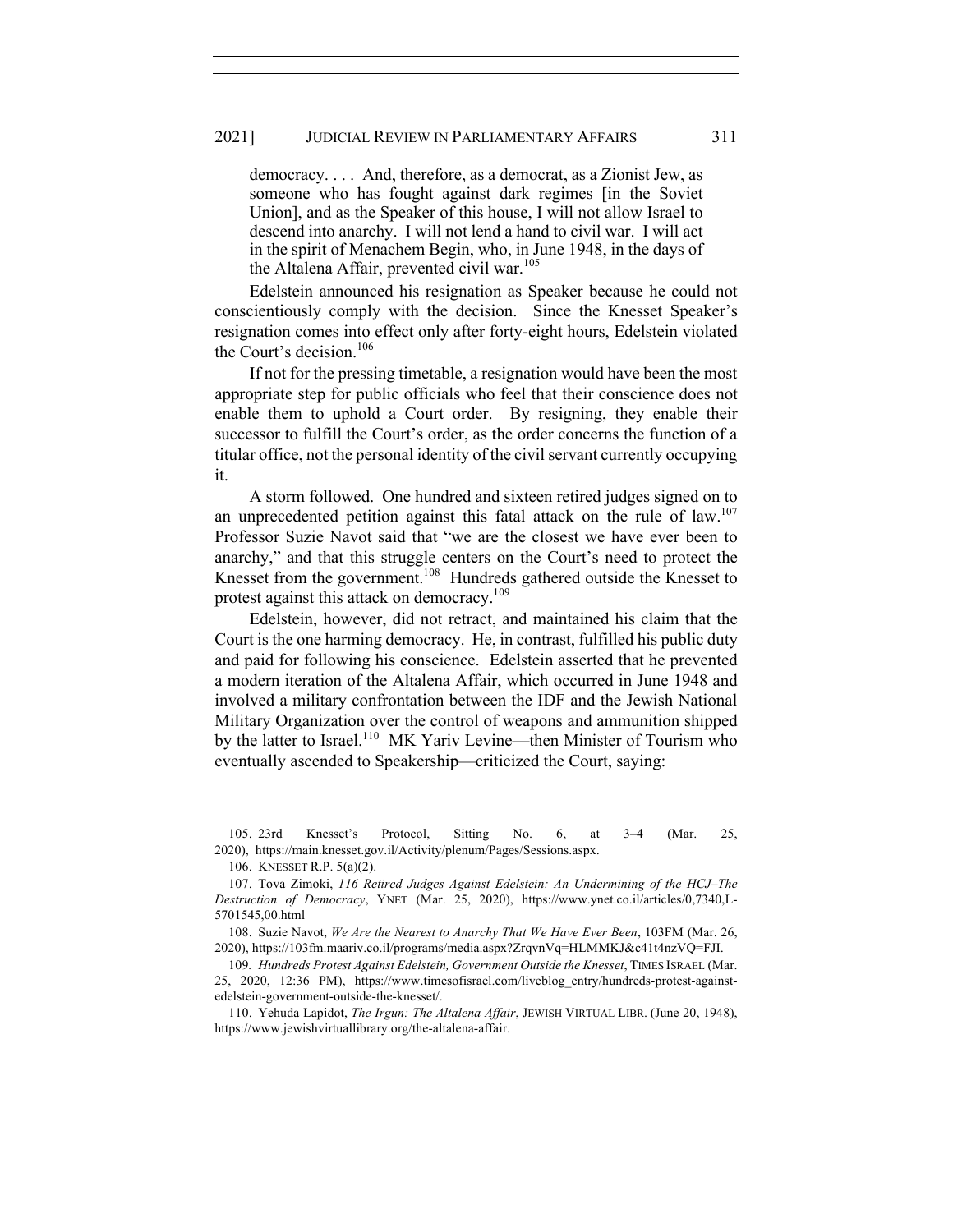"[I]f President Esther Hayut wants to put herself above the Knesset, she is welcome to come to the Knesset building with the Court's guard and open the Assembly's session herself. That way, it will be clear that this amounts to a coup carried by a bare handful of Justices who appoint themselves in the secrecy of private rooms."111

Following Edelstein's resignation as Speaker, the petitioners requested to hold Edelstein in contempt of Court.<sup>112</sup> The petitioners also asked for a declaratory judgment that would state that Edelstein's tenure was effectively terminated. Therefore, the regulations that mandate that the Knesset Speaker's resignation comes into effect after forty-eight hours would not apply. They requested the Court to set a procedure for the immediate election of a new Speaker.<sup>113</sup>

President Hayut ruled that, although the Court has seen cases in which the political branches "dragged their feet" to postpone compliance with Court injunctions, "never in the history of the State has any governmental office openly and defiantly refused to carry out a judicial order while declaring that his conscience does not allow him to comply with the judgment."<sup>114</sup> In doing so, the President declared that Edelstein *gravely injured* the public interest of ensuring that the rule of law perseveres. She said, "[i]f that is how a person of authority behaves, why should a common citizen act differently?"<sup>115</sup> Because the Court opined that there was a lacuna in existing law to solve the drama, it decided to follow the advice of the Knesset's Legal Advisor. The Court decreed that the most senior MK would reconvene the plenum the next day to hold a vote on replacing the Speaker, although it was not a day in which the Knesset usually convenes. The Court opined that, this way, the judicial order from March 23, 2020, would be upheld.<sup>116</sup> The Court declared that, because this was an unprecedented case, it required "unprecedented remedies."<sup>117</sup>

Because Edelstein resigned on Wednesday at 11:00 AM, his resignation would not have taken effect until Friday, a day in which the Knesset does not convene. It seems that this was Edelstein's way to stall and allow the behind-

<sup>111.</sup> Tal Schnieder, *Senior Ministers to the Knesset's Speaker Edelstein: Disobey the HCJ's Rule*, GLOBES (Mar. 23, 2020), https://www.globes.co.il/news/article.aspx?did=1001322995.

<sup>112</sup>*. Contempt Decision*, *supra* note 8, at ¶ 3.

<sup>113</sup>*. Id.*

<sup>114</sup>*. Id.* ¶ 4.

<sup>115</sup>*. Id.*

<sup>116</sup>*. Id.* ¶ 5–6.

<sup>117</sup>*. Id.*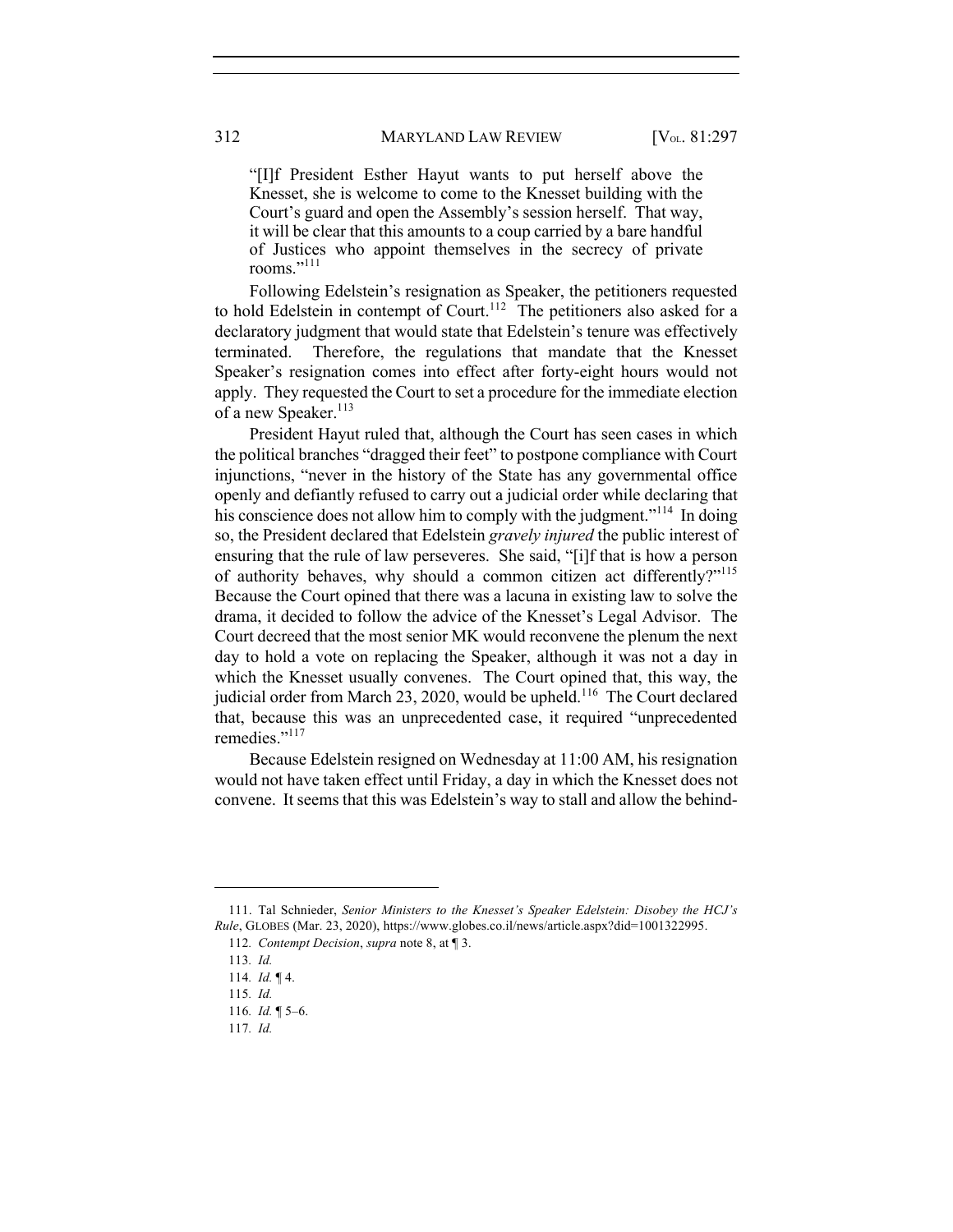the-scenes negotiations between the Likud and Ganz to continue.<sup>118</sup> If not for Edelstein's maneuver, MK Meir Cohen from the Yesh Atid party of the 61 Bloc would have been elected Knesset Speaker. Since a Knesset Speaker can only be removed for the cause of unbefitting conduct and such a removal requires the support of at least ninety out of out of one hundred and twenty MKs, appointing Cohen would have made it almost impossible to form a unity government; it would have been an irreversible act.<sup>119</sup>

In the mere hours that had passed between Edelstein's resignation and the time in which MK Amir Peretz—as the most senior MK—held a vote for electing a permanent Knesset Speaker, the unity government took shape. After campaigning under the slogan "Blue and White or Erdoğan [suggesting Netanyahu was like the Turkish President]"<sup>120</sup> and despite promising voters that he would not cooperate with Netanyhu,<sup>121</sup> Ganz was elected Knesset Speaker with the Likud's support.<sup>122</sup> His former running mates, including the Yesh Atid party, opposed this move.<sup>123</sup> Ganz joined Netanhayu's unity government and the Blue and White party disbanded.<sup>124</sup> Ultimately, Ganz became Speaker, supported by seventy-four MKs, with eighteen opposed.<sup>125</sup> For the first time, the Court dictated the Knesset Speaker's election date. This was also the first time that an Israeli Speaker has been elected in a roll call vote. $126$ 

%d7%a2%d7%9d-%d7%91%d7%99%d7%91/.

<sup>118.</sup> Yehuda Shlezinger, *Towards Unity: Behind the Scenes*, ISR. TODAY (Mar. 26, 2020), https://newsrnd.com/news/2020-03-26--towards-unity--behind-the-scenes-%7C--israeltoday.S1wUrj9LU.html.

<sup>119.</sup> Knesset Law, 5754–1994, § 8(a).

<sup>120.</sup> Eric Bender, *Ganz: "Netanyahu Has No Boundaries, It's Either Blue and White or Erdoğan Entrenched*,*"* MAARIV (Feb. 24, 2020, 11:40 AM), https://www.maariv.co.il/breakingnews/Article-750072.

<sup>121.</sup> Yisrael Ohayon, Ganz in a series of interviews: "[W]e will not sit in unity with bibi – we have understandings on religious issues with Yisrael Beiteinu," Actualic-Election (Feb. 15, 2020, 8:34 PM), https://actualic.co.il/%d7%92%d7%a0%d7%a5-%d7%91%d7%a1%d7%93%d7%a8%d7%aa-

<sup>%</sup>d7%a8%d7%90%d7%99%d7%95%d7%a0%d7%95%d7%aa-%d7%9c%d7%90-

<sup>%</sup>d7%a0%d7%a9%d7%91-%d7%91%d7%90%d7%97%d7%93%d7%95%d7%aa-

<sup>122.</sup> Oliver Holmes, *Benny Gantz Elected Israeli Speaker, Signalling Deal with Netanyahu*, GUARDIAN (Mar. 26, 2020, 2:01 PM), https://www.theguardian.com/world/2020/mar/26/bennygantz-elected-israeli-speaker-signalling-deal-with-netanyahu.

<sup>123</sup>*. Id.*

<sup>124.</sup> Jonathan Lis & Chaim Levinson, *Blue and White Dismantled: Ganz Will Join a Government Headed by Netanyahu*, HAARETZ (Mar. 26, 2020), https://www.haaretz.co.il/news/politi/.premium-1.8712453.

<sup>125.</sup> 23rd Knesset's Protocol, Sitting No. 7, at 25 (March 26, 2020), https://main.knesset.gov.il/Activity/plenum/Pages/Sessions.aspx.

<sup>126.</sup> Weill, *supra* note 20, at 355.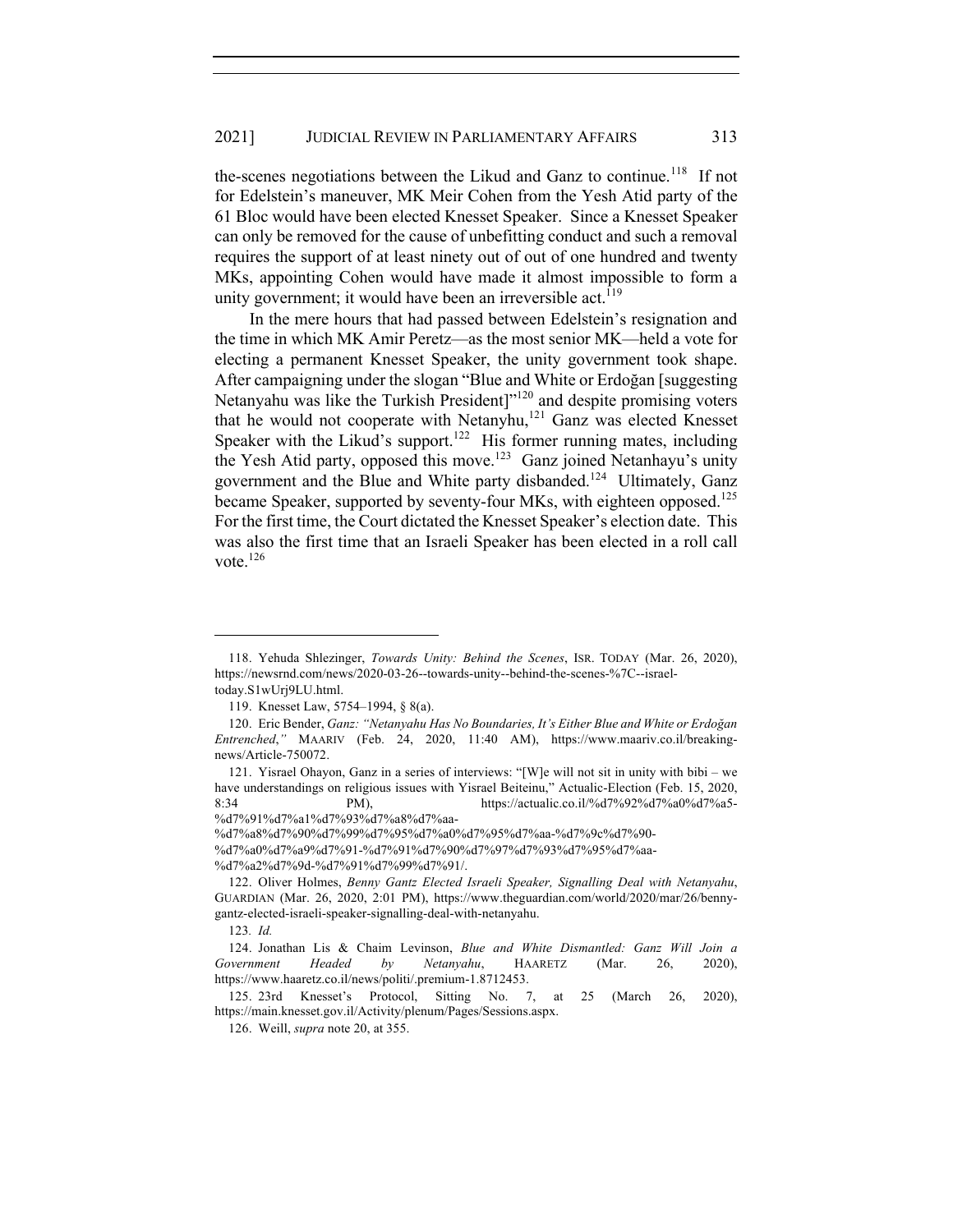#### VI. THE LIMITS OF JUDICIAL INTERVENTION IN PARLIAMENTARY AFFAIRS

The *Edelstein* decision manifests all the perils of judicial intervention in intra-parliamentary procedures. The decision involves both politicization of the judiciary and judicialization of politics. Judicial politicization risks undermining the Court's legitimacy because intervention in blatantly political matters might paint the Court as partisan.<sup>127</sup> Judicialization of politics might weaken political institutions since judicial intervention in political procedures might prevent institutions from fully realizing the political process.<sup>128</sup>

The *Edelstein* ruling entailed politicization of the judiciary because the petitioners from the Blue and White party's Bloc wanted to use the Court to alter the political reality. They enjoyed majority support to appoint a Speaker but not to form a government. Some members of this Bloc did not agree to sit in a government with members of the Arab Joint List party and vice versa.129

They sought to overtake political power in two stages: first, seize control of the legislature, and later, through legislation, create the conditions to form a government. Once they controlled the Speakership, the petitioners planned to pass "controversial legislation," in the Justices' words.<sup>130</sup> Those are code words for preventing Netanyahu—Israel's longest serving PM<sup>131</sup>—from serving by amending Basic Law: The Government to forbid an indicted MK from serving as PM.<sup>132</sup> This constitutional amendment would have negated the rule of law principle because the purpose and effect of passing the amendment was influencing a particular person's political fate. It would have amounted to retroactive personal enactment while law should be general and typically prospective in nature.<sup>133</sup>

The petitioners hoped that ousting Netanyahu would create the political conditions necessary for realignment of political power, which would enable a majority to form a government.<sup>134</sup> Alternately, if no MK successfully forms

<sup>127.</sup> Alfred Witkon, *Justiciability*, 1 ISR. L. REV. 40, 43–44 (1966).

<sup>128.</sup> James B. Thayer, *The Origin and Scope of the American Doctrine of Constitutional Law*, 7 HARV L. REV. 129, 142 n.1 (1893).

<sup>129.</sup> Lahav Harkov, *Hauser and Hendel: The Matchmakers Behind the Netanyahu-Gantz Unity Deal*, JERUSALEM POST (April 24, 2020, 9:21 AM), https://www.jpost.com/israel-news/politicalaffairs-the-matchmakers-behind-netanyahu-gantzs-unity-deal-625738. *'*

<sup>130</sup>*. Edelstein Decision*, *supra* note 1, at ¶ 2 (Hayut, President).

<sup>131.</sup> Oliver Holmes, *Benjamin Netanyahu Becomes Longest-serving Israeli PM*, GUARDIAN (July 20, 2019, 2:00 PM), https://www.theguardian.com/world/2019/jul/20/benjamin-netanyahubecomes-longest-serving-israeli-pm.

<sup>132</sup>*. See* Rivka Weill, *Personal Legislation: The Knights of the Rule of Law Against the Rule of Law*, HAARETZ (Mar. 8, 2020), https://www.haaretz.co.il/opinions/.premium-1.8639819.

<sup>133</sup>*. Id.*

<sup>134</sup>*. Id.*; Weill, *supra* note 20, at 356.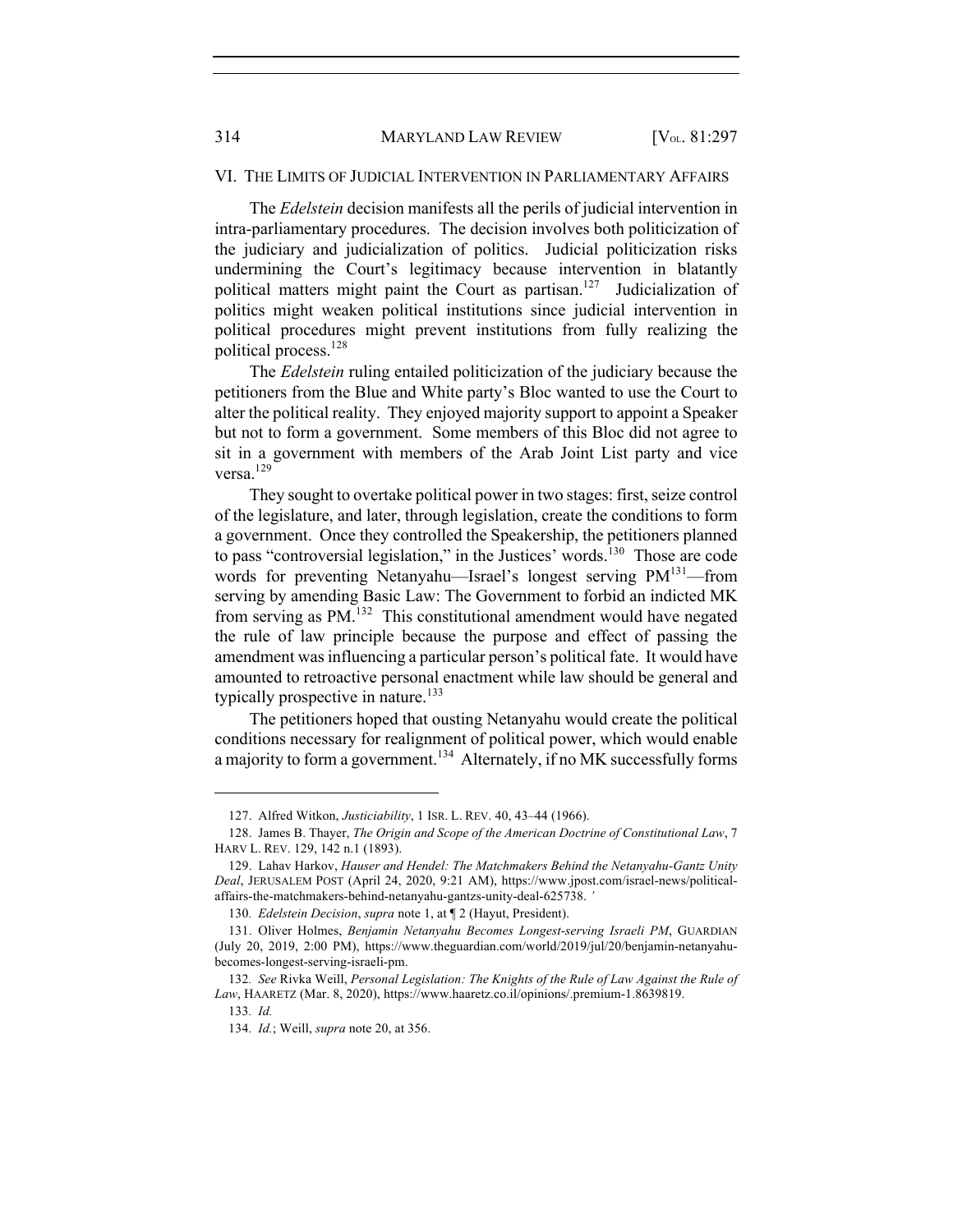a government, Basic Law: The Government provides for holding new elections<sup>135</sup>—this time, sans Netanyahu. Thus, rather than using the Court to prevent the Speaker from blocking a proper transfer of power, the petitioners wanted to use the Court to *create* a situation in which the transfer of political power was a realistic possibility.

The *Edelstein* ruling also involved judicialization of politics, placing the political players with their backs to the wall. It inadvertently contributed to the fact that the winners in Court, especially the Yesh Atid party, lost in the political arena. Had Ganz, who was initially entrusted with composing a government,136 been given more political time, he might have succeeded in forming a narrow majority government with his original allies. The Court's deadline forced Ganz to choose within an extremely narrow timetable whether he sticks with his allies or defects to the Likud party's Bloc. The Likud posed an ultimatum that Ganz must present his candidacy for the Speakership or lose the opportunity to co-form a unity government.<sup>137</sup>

The Court's ruling arguably helped Ganz. As a Speaker, he enjoyed a better bargaining chip for negotiations with the Likud over forming a unity government. Ganz could not be compelled to resign as Speaker, absent a super-majority of MKs and for cause. The Likud thus depended on Ganz's good will to resign and allow for the election of a coalition-approved Speaker.

However, this bargaining chip came at the price of an irreversible decision: Ganz needed to dissolve his party, a decision that was, to a great extent, dictated by the Court's intervention. The 61 Bloc's transition from victory in *Edelstein* to disintegration within days was unexpected by the petitioners (except by Ganz and his closest allies), the Court, or the public. The petitioners believed their legal victory secured majority support for their intended Speaker—Meir Cohen. The 61 Bloc treated Ganz's actions as "a betrayal to voters and a theft of votes."<sup>138</sup>

It is ironic that, in *Edelstein*, the petitioners demanded the Court's intervention in parliamentary affairs to protect majority rule while their political motive was preventing Netanyahu from forming a government. Yet, within a month, with *Edelstein* as precedent, and based on the same principle of majority rule, the Court ruled that Netanyahu could legally be tasked with forming the government although he was indicted on serious criminal charges

<sup>135.</sup> Basic Law: The Government, § 11.

<sup>136</sup>*. See supra* note 28 and accompanying text.

<sup>137.</sup> Isabel Kershner & David M. Halbfinger, *Benny Gantz, Breaking Vows, Says He Would Serve Under Netanyahu*, N.Y. Times (Mar. 26, 2020), https://www.nytimes.com/2020/03/26/world/middleeast/israel-netanyahu-gantz-government.html.

<sup>138.</sup> Moran Azulay, *Lapid: Gantz Stole Votes, Gave Them to Netanyahu*, YNET NEWS (Mar. 26, 2020), https://www.ynetnews.com/article/rylCEdcLL.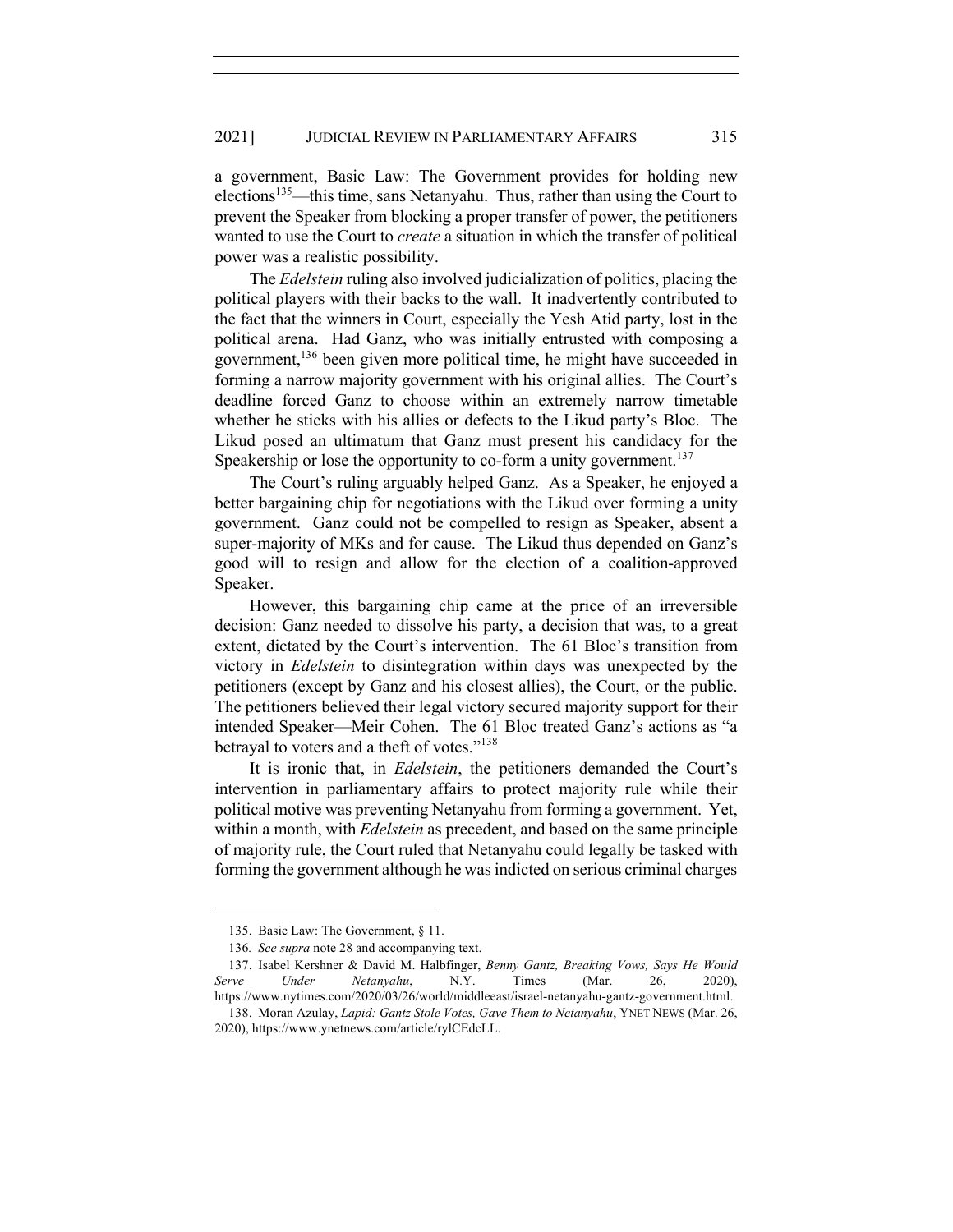concerning bribery, fraud, and breach of trust. The Court held that it cannot overrule the popular will absent a criminal conviction.<sup>139</sup> Thus the petitioners' victory in *Edelstein* set the stage for their defeat in the Netanyahu ruling.

I would like to suggest that these dynamics might have played out differently had the Court settled for declaratory relief in *Edelstein*. Although President Hayut declared that there has never been a precedent for open defiance of a judicial order by a public figure, Israel's history proves otherwise. In 1985, the Speaker, Shlomo Hillel, decided not to approve MK Meir Kahane's private bill proposals because they were racist.<sup>140</sup> Meir Kahane's petition against the Speaker's stance marked the Israeli Court's first intervention in intra-parliamentary procedures.

In a unanimous verdict, written by Justice Barak, the Court asserted that Speaker Hillel's decision to block Kahane from submitting private bills gravely violated the parliamentary system's most fundamental values, preventing Kahane from fulfilling his duty as an elected representative.<sup>141</sup> Speaker Hillel chose to defy the Court's order, believing that his stand better protects core democratic values. MK Kahane proposed a no-confidence vote, prompted by the Knesset's contempt of the judicial order.<sup>142</sup> The Knesset did not waver, but rather amended the Rules of Procedure to forbid the Knesset Presidium from approving private members' bills that were *inter alia* racist.<sup>143</sup> The amendment was also applied retroactively to include Meir Kahane's pending bill proposals.<sup>144</sup>

Kahane petitioned the Court to hold the Knesset's Speaker in contempt of the Court.<sup>145</sup> However, the Court dismissed his petition.<sup>146</sup> Justice Barak explained that, in the original petition, Kahane requested an injunction, but the Court only gave a declaratory decree, which "did not correspond to the petition."147 The Court stated that "regarding the duty to act in accordance with the law . . . there is no difference between a decree that is completely declaratory and a decree that has an operational element."<sup>148</sup> Nonetheless,

<sup>139.</sup> HCJ 2592/20 Movement for Quality Gov't v. Attorney General, Nevo Legal Database (May 6, 2020).

<sup>140.</sup> HCJ 742/84 Kahane v Knesset Speaker, 39 P.D. 85 (1985).

<sup>141</sup>*. Id.* at 94–96.

<sup>142.</sup> 11th Knesset's Protocol, Sitting No. 136, at 406 (Nov. 12, 1985), https://fs.knesset.gov.il/11/Plenum/11\_ptm\_530511.PDF.

<sup>143.</sup> Knesset R.P. 75(e).

<sup>144.</sup> 11th Knesset's Protocol, Sitting No. 137, at 434 (Nov. 13, 1985), https://fs.knesset.gov.il/11/Plenum/11\_ptm\_530513.PDF.

<sup>145.</sup> HCJ 306/85 Kahane v. Knesset Speaker, 39 P.D. 485, 487–88 (1985).

<sup>146</sup>*. Id.* at 488.

<sup>147</sup>*. Id.* at 487.

<sup>148</sup>*. Id.*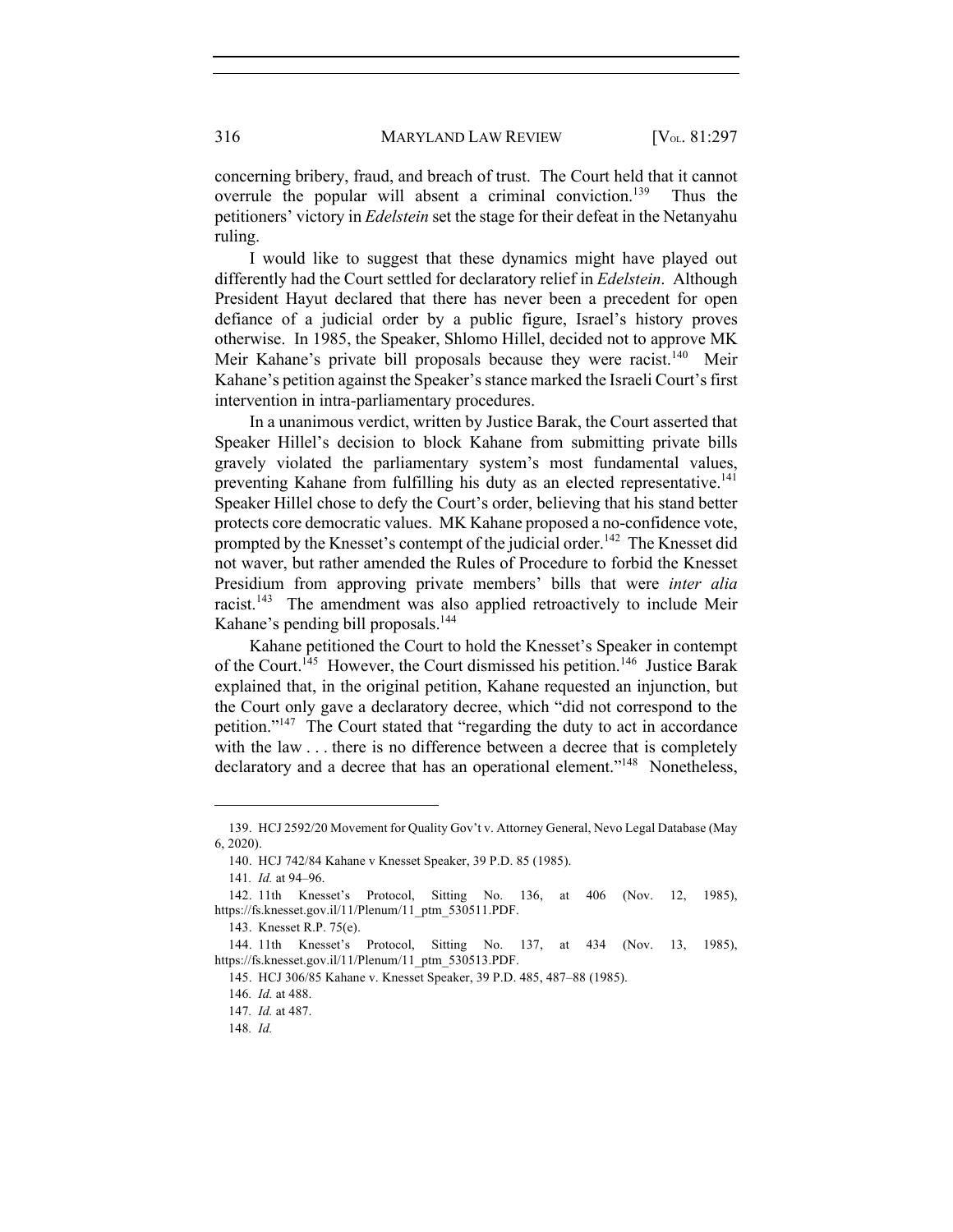the distinction between the decrees was important in the sense that "one can characterize someone's actions as unlawful [for failing to follow a declaratory judgment], but not hold him responsible for contempt of the Court." $^{149}$ 

As I elaborated elsewhere, Justice Barak was highly strategic.<sup>150</sup> He did not hesitate to create a precedent in establishing judicial authority to intervene in intra-parliamentary procedures but was very careful in the choice of relief. He anticipated that the Knesset might disobey a judicial order and prevented a head-on collision between the Knesset and the Court by granting declaratory relief alone. The Court intentionally averted a tempest à la *Edelstein*.

Moreover, strategic considerations are not the sole reason for issuing a mere declaratory judgment when intervening in intra-parliamentary procedures. I argue that the Court's toolbox for these cases does not include injunctions because of the need to protect MPs' parliamentary privilege. This privilege includes "the right of each House to control its own proceedings and precincts, and the right of those participating in parliamentary proceedings . . . to speak freely without fear of legal liability or other reprisal."<sup>151</sup>

This privilege is intended to protect the independence of the legislative branch and its members. In fact, when the petitioners asked to hold Edelstein responsible for contempt of the Court, President Hayut replied that MK Edelstein's substantive immunity is still in force.<sup>152</sup> Justice Amit added that digging into the Speaker's property to impose fines would be "inappropriate."<sup>153</sup>

Under Israeli law, "MKs shall . . . be immune from exposure to any legal action, due to a parliamentary vote, or for expressing an oral or written opinion  $\ldots$  if []done in the fulfillment of their duties."<sup>154</sup> Supposedly, one could argue that, if the Court finds that MPs have exercised discretion unlawfully, then their actions should not be characterized as conducted for "fulfillment of their duties."155 Thus, they supposedly should not enjoy

<sup>149</sup>*. Id.* at 488.

<sup>150.</sup> *See generally* Rivka Weill, *The Strategic Common Law Court of Aharon Barak and its Aftermath: On Judicially-led Constitutional Revolutions and Democratic Backsliding*, 14 L. & ETHICS HUM. RTS. 227 (2020).

<sup>151.</sup> JOINT COMMITTEE ON PARLIAMENTARY PRIVILEGE, PARLIAMENTARY PRIVILEGE 3 (2013), https://publications.parliament.uk/pa/jt201314/jtselect/jtprivi/30/30.pdf.

<sup>152</sup>*. Protocol in HCJ 2144/20 Movement for Quality Gov't in Israel v. Knesset Speaker*, Calcalist (Mar. 25, 2020), https://z.calcalist.co.il/assets/pickerul/3b63da10-a269-4443-81e3 f0ab25c349de.docx.

<sup>153</sup>*. Id.* at 20.

<sup>154.</sup> Knesset Members' Immunity, Rights and Duties Law, 5711–1951, § 1 (a).

<sup>155</sup>*. Id.*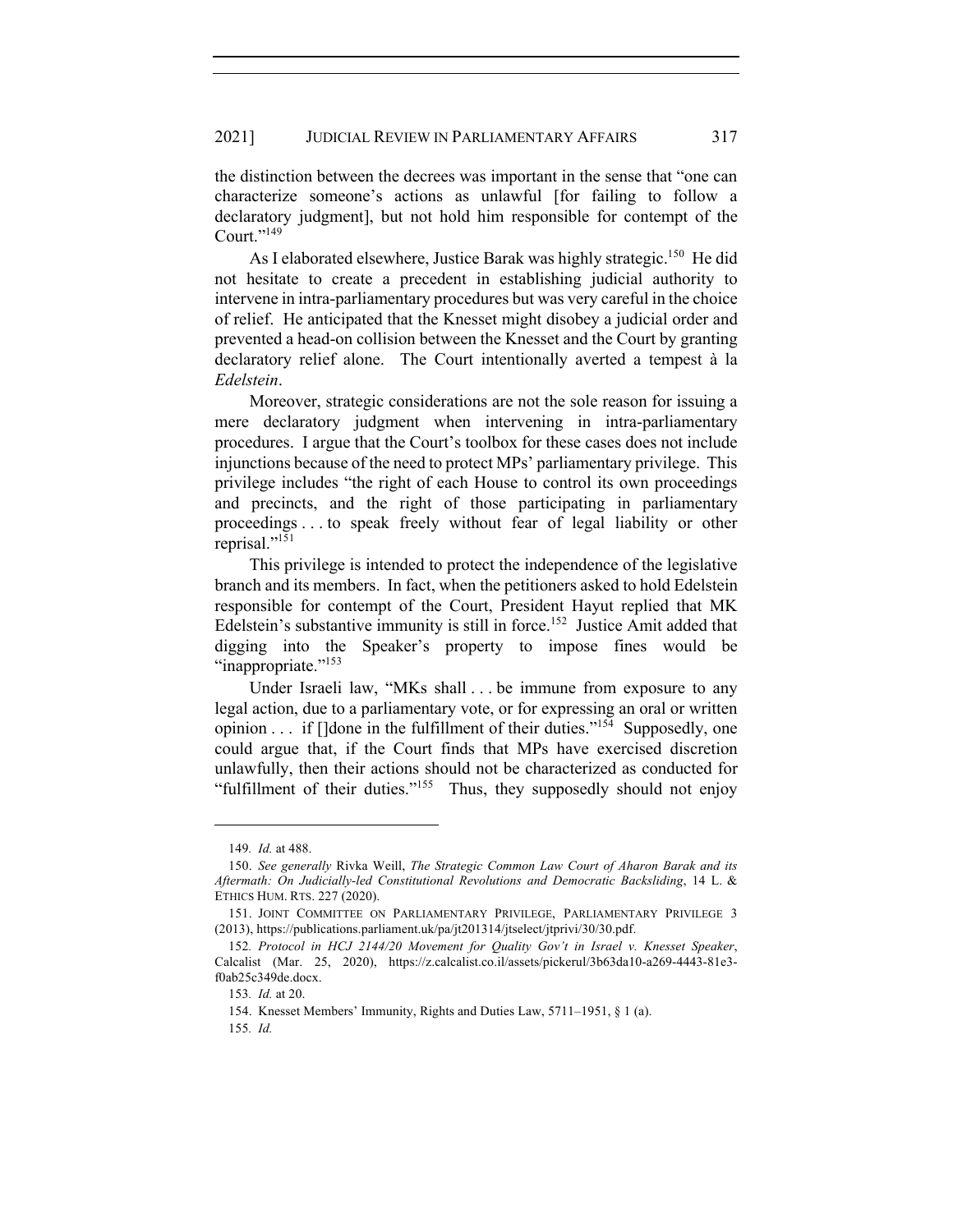318 MARYLAND LAW REVIEW [V<sub>OL.</sub> 81:297

parliamentary privilege. However, this position is problematic because it transforms parliamentary privilege into a principle whose content is subject to what an external institution—the Court—decides to define as *legitimate* work of MPs within parliament. Such an approach would devoid parliamentary privilege of meaning.

The *Edelstein* decision differs from any precedent in which MKs were exposed to legal sanction because, for the first time, MKs' exposure to criminal charges stemmed solely from disobeying another branch's order on how to exercise parliamentary discretion. This is different from cases in which an MK violated a *separate*, *independent* criminal prohibition like fraud, bribery or breach of trust. If any other governmental branch, Court included, can instruct an MK—*let alone* the Knesset Speaker—on how to exercise parliamentary discretion and enforce these orders through contempt of court, then Parliament loses its independence.

While critics may argue that declaratory relief is powerless, its advantage lies in its relative weakness. Declaratory relief states what the Court's interpretation of the law is and directs public personas to act appropriately without forcing political actors to translate a judicial decision into time-bound action.156 Rather than usurping the legislature's role by using an injunction, issuing declaratory relief transforms the Court into a *supporting actor*. It contributes to a political dynamic that seeks to carry out the Court's declaration while accounting for the legislature's independence.

#### EPILOGUE

The study of the *Edelstein* decision is an interesting exercise in comparative constitutional law. Reading the judicial decision without its broader political and legal contexts would lead to a misunderstanding of its precedential nature. The Court failed to state that the Speaker's election was practically irrevocable absent a general election. Yet, without understanding this feature of Israeli law, one cannot understand why the decision is so difficult to justify. The Court cannot rewrite the law that the Speaker's position is practically irrevocable for the duration of Parliament. So, too, it should not be authorized to rewrite the law that the outgoing Speaker serves until the permanent Speaker's election.

At the same time, the *Edelstein* drama suggests that the 2016 amendment of Basic Law: The Knesset, which provides that the outgoing Speaker should continue in its role on a carry-over basis, is undesirable. It might lead the interim Speaker to abuse political power in setting the parliamentary agenda. The previous regiment, under which the most veteran

<sup>156</sup>*. See, e.g.*, Edwin M. Borchard, *Declaratory Judgment a Needed Procedural Reform*, 28 YALE L.J. 105, 149 (1918).